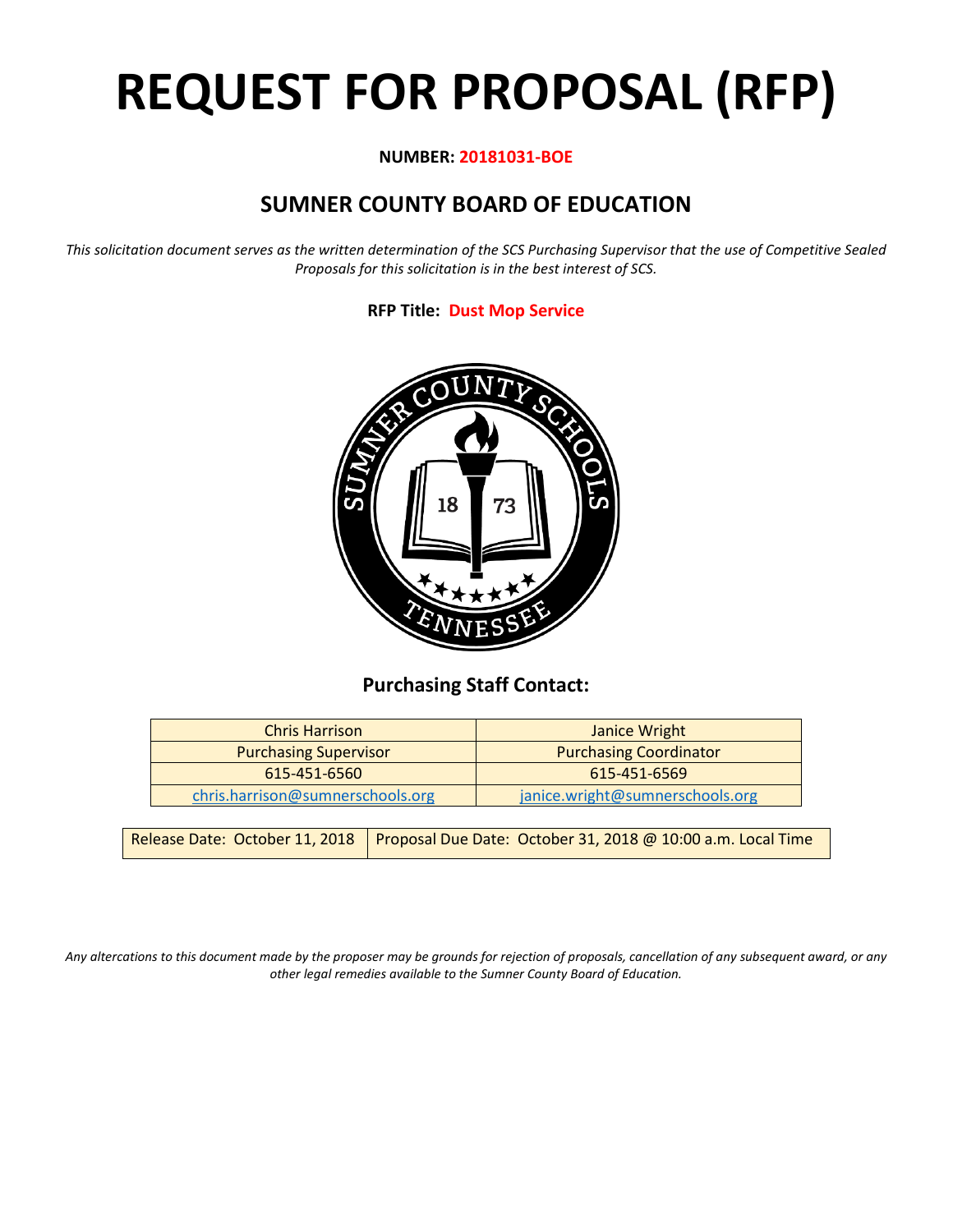# **NOTICE TO PROPOSERS**

There may be one or more amendments to this RFP. In order to receive communication for any such amendments issued specifically to this RFP, the proposer must provide a Notice of Intent to Propose to the Sumner County Board of Education (SCS) Purchasing Department. The proposer must utilize this form when submitting notice. The notice may be sent by email to: Purchasing Office, purchasing@sumnerschools.org. SCS will send amendments only to those proposers which complete and return this information by the deadline list in the RFP Schedule of Events (Section 4).

| <b>RFP Number:</b>      | 20181031-BOE Dust Mop Service |
|-------------------------|-------------------------------|
| Company Name:           |                               |
| <b>Mailing Address:</b> |                               |
|                         |                               |
|                         |                               |
| Phone Number:           |                               |
| <b>Contact Person:</b>  |                               |
| <b>Email Address:</b>   |                               |
|                         |                               |
| Authorized Signature    |                               |
| <b>Printed Name</b>     |                               |
| Date                    |                               |

Emailed amendments will be sent in a Microsoft Word (Office for Windows) or Portable Document Format (pdf) format. Any alterations to the document made by the proposer may be grounds for rejection of proposal, cancellation of any subsequent award or any other legal remedies available to the Sumner County Board of Education.

Amendments will also be posted on the SCS website **https://sumnerschools.org/index.php/current-bids-and-rfps** and attached to the solicitation listing as a PDF or WORD file. Check the particular solicitation on the Current Bids and RFPs webpage for any posted amendments.

By completing and returning this form, the Proposer has expressed its intent to provide a proposal for **20181031-BOE Dust Mop Service.**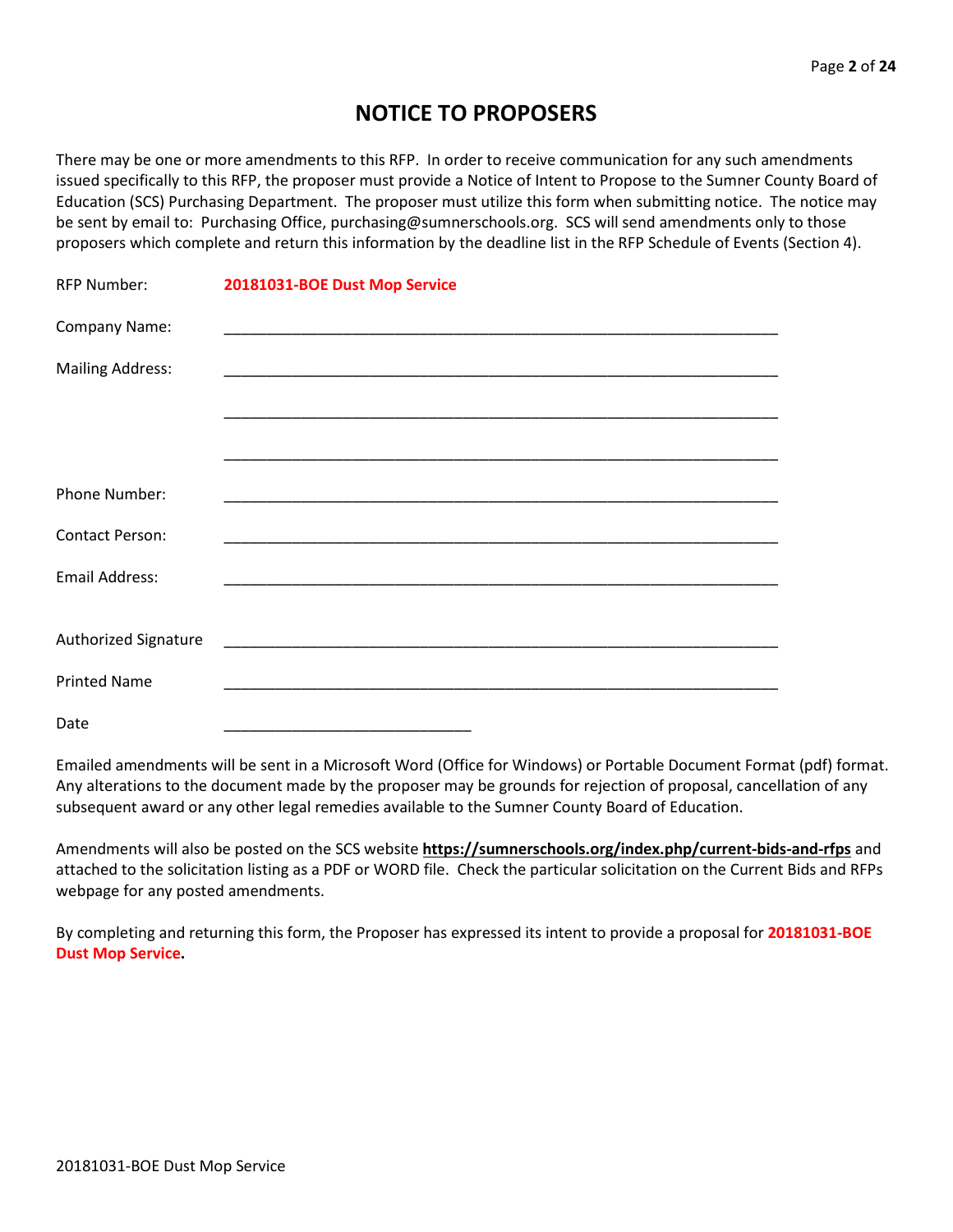# **TABLE OF CONTENTS**

- 1. Introduction/Overview
	- 1.1. Purpose
	- 1.2. Contact Information

# 2. Requirements

- 2.1. Contract Term
- 2.2. Scope of Work/Specifications
- 3. Source Selection and Contract Award
- 4. Schedule of Events
- 5. Instructions for Proposal
	- 5.1. Required Forms
	- 5.2. New Vendors
	- 5.3. Acknowledgement of Insurance Requirements
	- 5.4. Clarification and Interpretation of RFP
	- 5.5. Proposal Package
	- 5.6. Delivery of Proposals
	- 5.7. Evaluation of Proposals
	- 5.8. Request for Clarification of Proposals
	- 5.9. Protests
- 6. Attachments
	- ATTACHMENT "A"
	- 6.1. Contact Information
	- 6.2. Bid Form/Certification
	- 6.3. References
	- 6.4. Certification Regarding Debarment or Suspension
	- 6.5. Condition of Submitting Proposal
	- 6.6. Statement of Non-Collusion
	- 6.7. Attestation Re Personnel
	- 6.8. Drug Free Workplace Affidavit
	- 6.9. IRS Form W-9
		- \**An online, fillable version can be found at https://www.irs.gov/pub/irs-pdf/fw9.pdf*
	- 6.10. Standard Terms & Conditions
	- 6.11. Vendor Checklist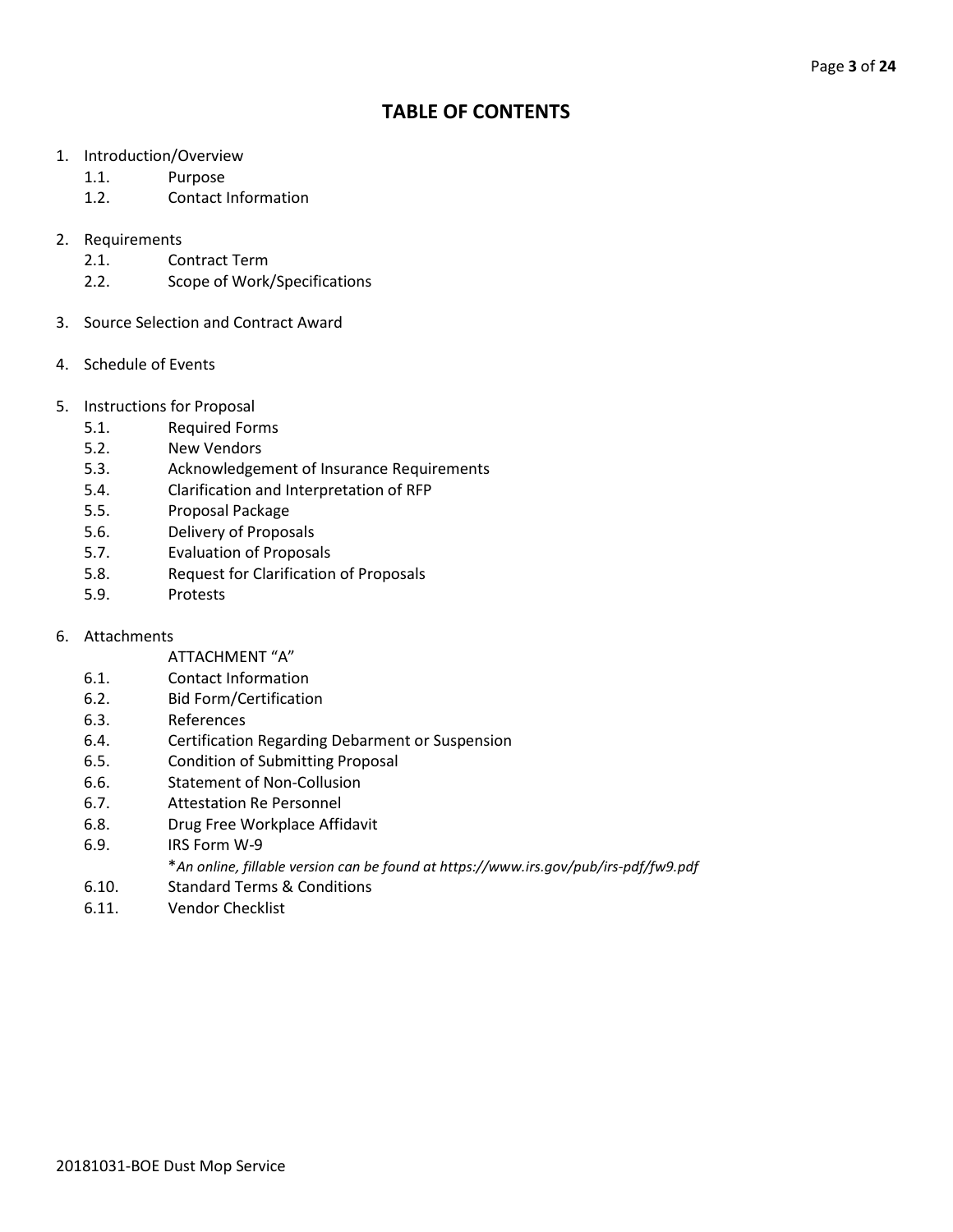#### 1. Introduction/Overview

# 1.1. Purpose

The Sumner County Board of Education (SCS) is requesting sealed proposals for a dust mop rental service provider.

#### 1.2. Contact Information

Unauthorized contact regarding this RFP with employees or officials of SCS other than the Purchasing Supervisor named below may result in disqualification from this procurement process.

Interested parties must direct all communication regarding this RFP to the Purchasing Supervisor, who is SCSs only official point of contact for this RFP.

| <b>RFP Procedures</b>                          | <b>RFP Specifications</b>                   |  |  |
|------------------------------------------------|---------------------------------------------|--|--|
| Chris Harrison<br><b>Purchasing Supervisor</b> | Jaime York<br>Property & Records Supervisor |  |  |
| 1500 Airport Road                              | 1500 Airport Road                           |  |  |
| Gallatin, TN 37066<br>$(615)$ 451-6560         | Gallatin, TN 37066<br>$(615)$ 451-6503      |  |  |
| chris.harrison@sumnerschools.org               | jaime.york@sumnerschools.org                |  |  |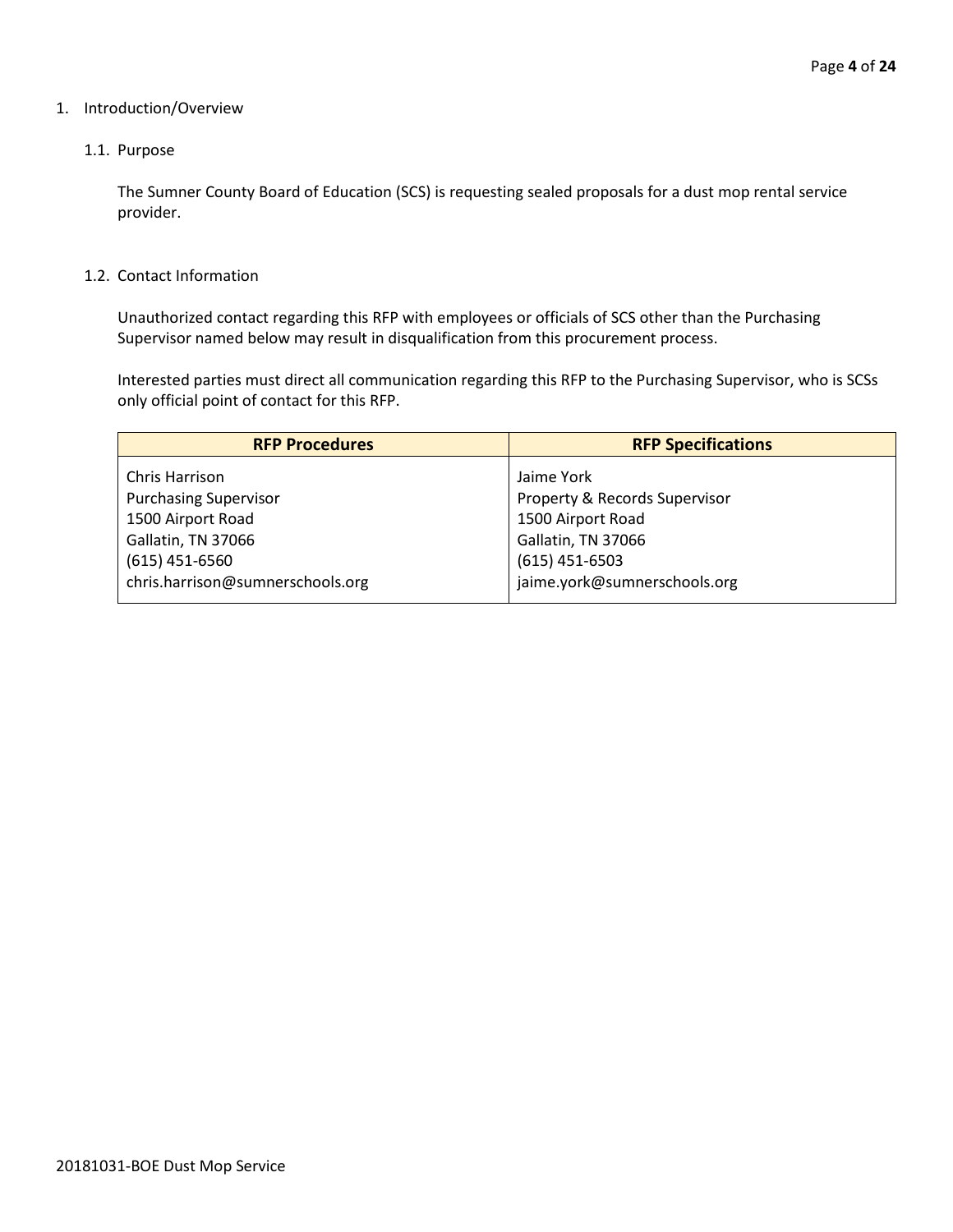# 2. Requirements

2.1. Contract Term

It is the intention of SCS to award a contract to be valid from January 1, 2019 thru December 31, 2021. SCS reserves the right to extend the contract for an additional two (2), one-year terms subject to agreement by both parties.

2.2. Scope of Work / Specifications

Provide approved dust mop for all Sumner County Board of Education locations.

```
49 – School buildings
```
2 – Administrative Facilities

Approved vendor will meet the following specifications and guidelines.

Dust Mop Specifications:

- Treated to enhance dust control (EPA approved)
- 100% Cotton non-fray yarn
- Minimum of 2" looped pile.
- Treated mop sizes: 18", 36", 48", 60"
- Untreated mop size: 60"

Handle & Frame Specifications:

- 64" wood or fiberglass handle
- $\bullet$  3 "clip" style metal head
- Metal frame 18", 36", 48", 60"
- 1. Clean mops are to be delivered to each building on a every 2-week schedule for 12 months according to the attached inventory.
- 2. Mops are to be kept in good condition during the contract period.
- 3. Vendor agrees to replace mops, handles and frames as needed if damaged during the normal everyday wear and tear.
- 4. Frames and handles of each size will be supplied to each building according to the attached inventory at no cost.
- 5. Sumner County Board of Education reserves the right to make the following changes at any time during the contract period:
	- a. Change inventory at any time during the contract period.
	- b. Adjust the schedule during school breaks.
	- c. Add or remove locations from the contract.
- 6. Contract price will hold firm for the full 3-year contract.
- 7. Sumner County Board of Education will not be held accountable for any hidden costs at the end of the contract period.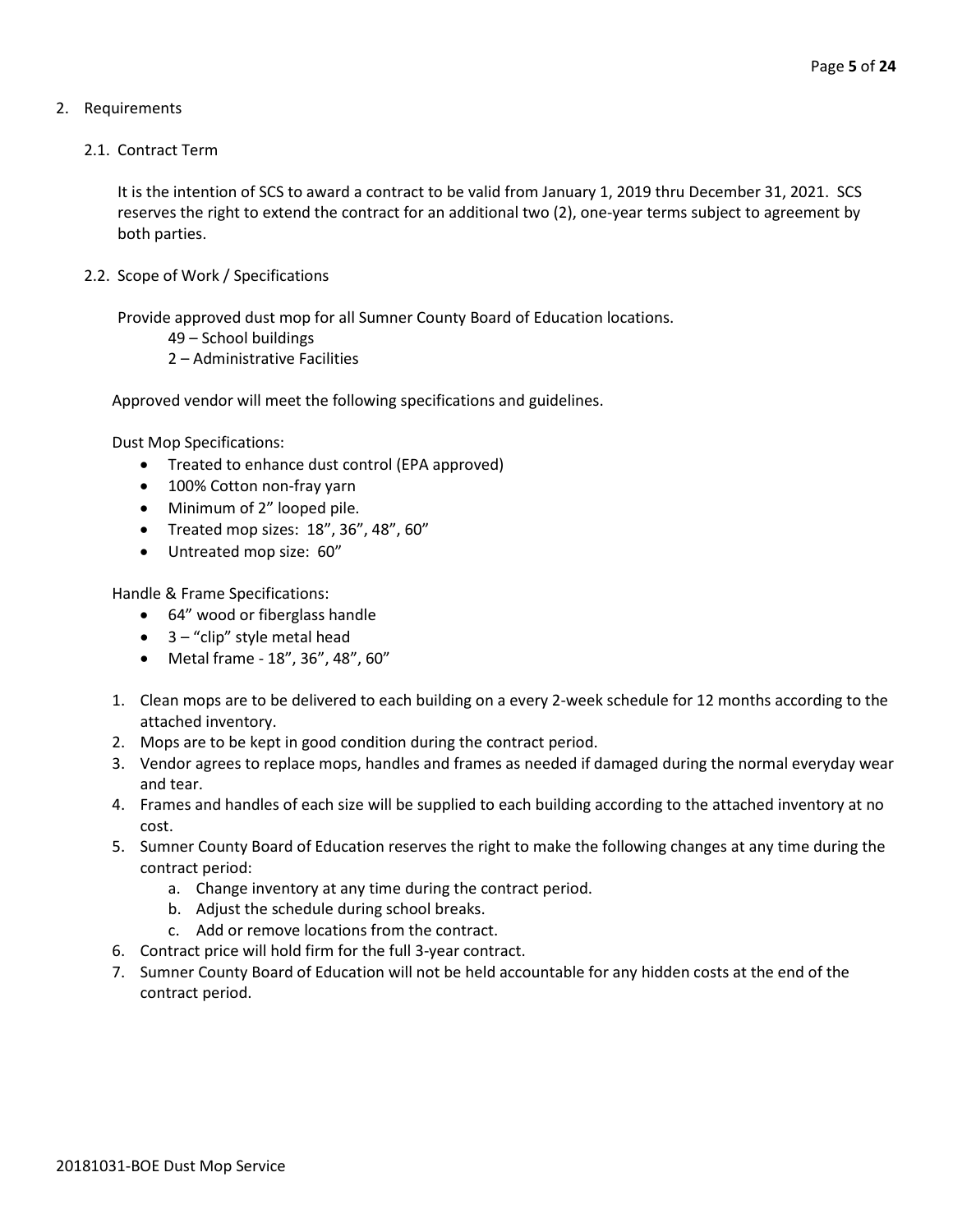- 3. Source Selection and Contract Award
	- Award(s), if made, will be made to the Responsive and Responsible proposer(s) whose proposal is most advantageous to SCS, taking into consideration price and the other evaluation criteria set forth in the RFP.
		- o General Criteria to be determined "Responsive"
			- Does the proposal include all required information, included completed attachment forms and affidavits?
			- Was the proposal delivered on or before the stated deadline? Did it include the required number of copies (hard & electronic)?
		- o General Criteria to be determined "Responsible"
			- Does the Proposer demonstrate an understanding of SCSs needs and proposed approach to the project?
			- **Does the Proposer possess the ability, capacity, skill and financial resources to provide the** service?
			- Can the Proposer take upon itself the responsibilities set forth in the RFP and produce the required outcomes in a timely fashion?
			- **Does the Proposer have the character, integrity, reputation, judgement, experience and** efficiency required for the project?
	- SCS reserves the right to enter into discussions with Proposers which have submitted proposals determined to be reasonably like of being considered for selection to assure a full understanding of and responsiveness to the RFP requirements. Every effort shall be afforded to assure fair and equal treatment with respect to the opportunity for discussion and/or revision of their respective proposals. Revisions may be permitted after the submission and prior to the award for the purpose of obtaining the best offers.
	- SCS reserves the right to negotiate price and contract terms and conditions with the most qualified proposer(s) to provide the requested service. If a mutually beneficial agreement with the lowest responsive and responsible Proposer is not reached, SCS reserves the right to enter into contract negotiations with the next lowest Proposer and continue this process until an agreement is reached.
	- Upon mutual agreement by both parties, SCS shall grant the right to extend the terms, conditions and prices of contract(s) awarded from this RFP to other Institutions (such as State, Local and/or Public Agencies) who express an interest in participating in any contract that results from this RFP. Each of the "piggyback" Institutions will issue their own purchasing documents for purchase of the goods/services. Proposer agrees that SCS shall bear no responsibility or liability for any agreements between Proposer and the other Institution(s) who desire to exercise this option.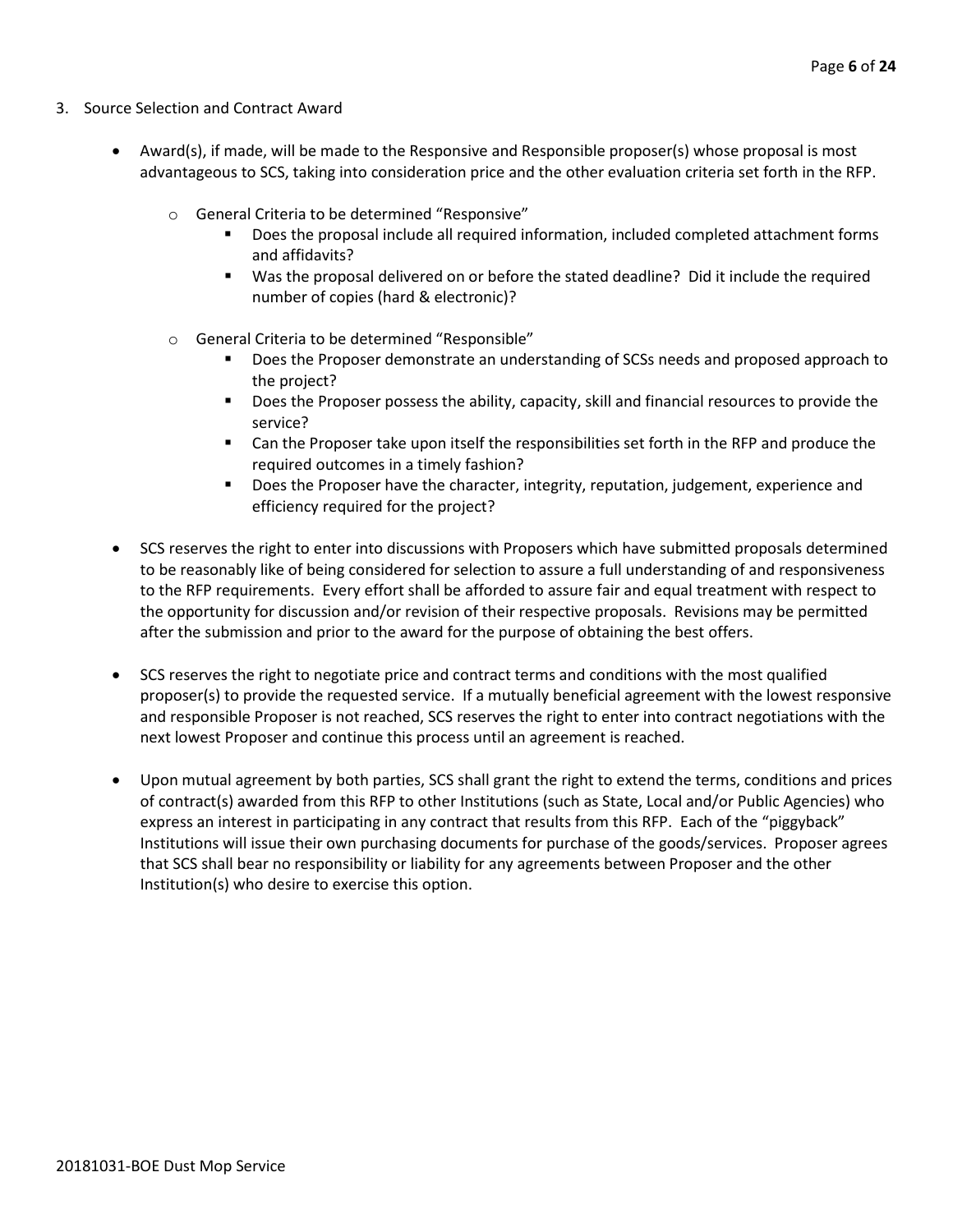4. Schedule of Events

| <b>RFP Issued</b>              | October 11, 2018                         |
|--------------------------------|------------------------------------------|
| <b>Questions DEADLINE</b>      | October 24, 2018                         |
| <b>RFP Submission DEADLINE</b> | October 31, 2018 @ 10:00 a.m. Local Time |

#### 5. Instructions for Proposal

#### 5.1. Required Forms

- Proposer must complete and submit the Attachments in Section 6. Attachments may be omitted depending on the RFP requirements. Refer to the Table of Contents for omitted Attachments.
- Evidence of a valid State of Tennessee Business License and/or Sumner County Business License.
- For all vendors with annual purchases in excess of \$50,000; a Sumner County Business License must be on file with the SCS Finance Department. Evidence of the license must be provided within ten (10) working days following notification of award; otherwise, SCS may rescind its acceptance of the Proposer's proposal.
- Copy of State of Tennessee License (if applicable) in respective field.
- If applicable, the Proposer must include a copy of the contract(s) the Proposer will submit to be signed.

#### 5.2. New Vendors

- To comply with Internal Revenue Service requirements, all vendors who perform any type of service are required to have a current IRS Form W-9 on file with the SCS Finance Department. It is a mandatory requirement to complete the IRS Form W-9 (Attachment 6.9) included in this RFP.
- To comply with the Tennessee Lawful Employment Act (50-1-702 and 50-1-703), non-employees (individuals paid directly by the employer in exchange for the individual's labor or services) must have on file one (1) of the following documents:
	- o A valid Tennessee driver's license or photo identification;
	- $\circ$  A valid driver's license or photo identification from another state where the license requirements are at least as strict as those in Tennessee;
	- o A birth certificate issued by a U.S. state, jurisdiction or territory;
	- o A U.S. government issued certified birth certificate;
	- o A valid, unexpired U.S. passport;
	- o A U.S. certificate of birth abroad (DS-1350 or FS-545)
	- o A report of birth abroad of a U.S. citizen (FS-240);
	- o A certificate of citizenship (N560 or N561);
	- o A certificate of naturalization (N550, N570 or N578);
	- o A U.S citizen identification card (I-197 or I-179); or
	- o Valid alien registration documentation or other proof of current immigration registration recognized by the United States Department of Homeland Security that contains the individual's complete legal name and current alien admission number or alien file number (or numbers if the individual has more than one number).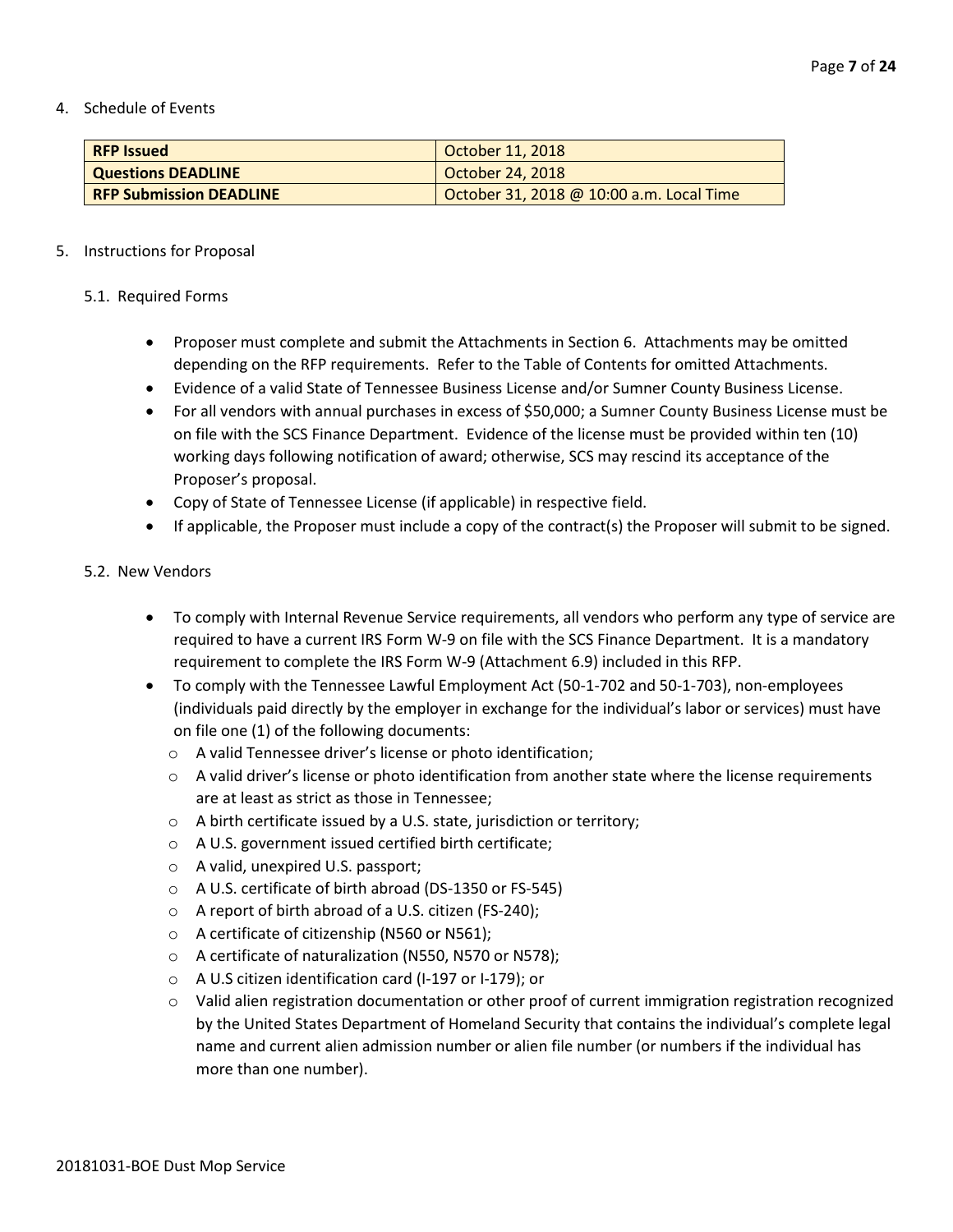# 5.3. Acknowledgement of Insurance Requirements

By submitting a proposal, Proposer acknowledges that it has read and understands the insurance requirements for the proposal. The Proposer who may have employees, contractors, subcontractors or agents working on SCS properties shall carry current certificates for general and professional liability insurance and for workers' compensation as indicated below. The owner or Principal of each Proposer must also be insured by workers' compensation if they perform any of the services on SCS properties. There will be no exceptions to the insurance requirement. Proposer also understands that the evidence of required insurance must be submitted within fifteen (15) working days following notification of its offer being accepted; otherwise, SCS may rescind its acceptance of the Proposers proposal.

# • **General Liability**

| <b>General Aggregate</b> | \$2,000,000 |
|--------------------------|-------------|
| <b>Each Occurrence</b>   | \$1,000,000 |

# • **Workers Compensation**

| <b>Workers Compensation</b> | <b>Tennessee Statutory Limits</b> |
|-----------------------------|-----------------------------------|
| <b>Employer's Liability</b> | \$500,000                         |

# 5.4. Clarification and Interpretation of RFP

The words "must" and "shall" in the RFP indicate mandatory requirements. Taking exception to any mandatory requirement shall be considered grounds for rejection. There are other requirements that SCS considers important but not mandatory. It is important to respond in a concise manner to each section and submit an itemized list of all exceptions.

# 5.5. Proposal Package

The package containing the proposal must be sealed and clearly marked on the outside of the package: **"20181031-BOE Dust Mop Rental Service"**

#### **DO NOT OPEN**

All sealed proposals packages must include all of the following. Any sealed proposals are subject to rejection as non-conforming if any applicable item is not included.

- One (1) Complete Original
- Two (2) additional copies of the Original
- One (1) electronic format (CD/USB Drive)
- Original Signature on Original Proposal. NO copied or digital signatures.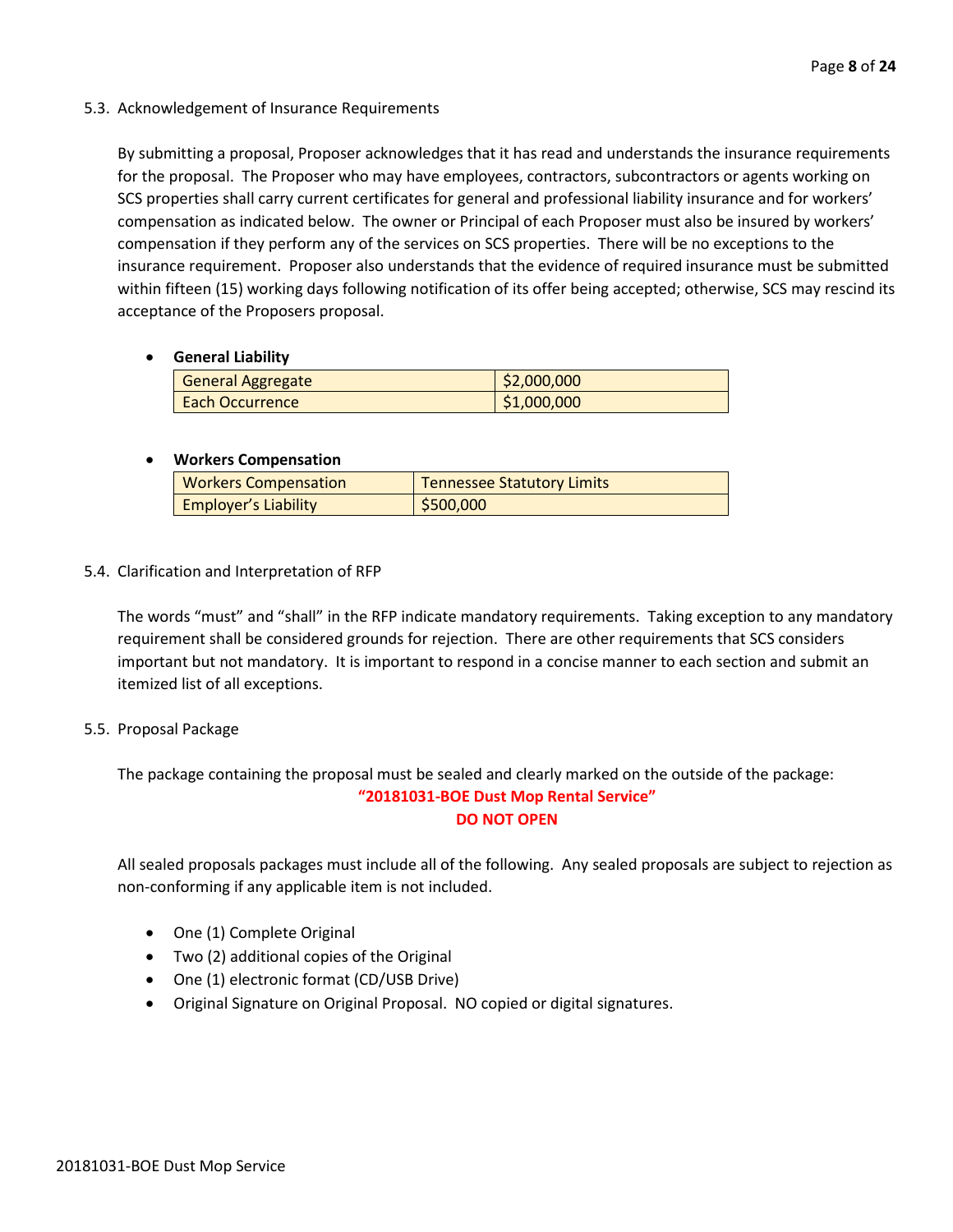The outside of the proposal package must be labeled as follows (if applicable):

- 1. Name of Company and Principal Owner, Business License Number, Expiration Date and License Classification.
- 2. In addition to Item 1, the same is applicable to masonry contractors if the work performed is > \$100,000.
- 3. In addition to Item 1, the same is applicable to HVAC, electrical, plumbing or A/C contractors if the work performed is > \$25,000.
- 4. In addition to Item 1, the same is applicable plus the Department of Environment & Conservation License Number and Classification, applicable to geothermal contractors if the work performed is > \$25,000.
- 5. If the prime contractor performs the masonry portion of the project or any of the above listed contractor skill sets and the work performed is > \$100,000; it must be so designated.
- 6. Only one (1) contractor in each classification listed shall be written on the bid envelope.

# 5.6. Delivery of Proposals

Sealed proposals will be accepted until **October 31, 2018 @ 10:00 a.m. Local Time**. Proposals received after that time will be deemed invalid. Vendors mailing proposal packages must allow sufficient time to ensure receipt of their package by the time specified. There will be no exceptions. Proposals will be opened and read aloud. The reading of the bids will begin at **10:00 a.m. Local Time**.

Due to the nature of deliveries to the SCS Support Services Facility by carriers such as UPS, FedEx and such like; the proposal package will be accepted if the date and time on the delivery confirmation are indicated to be on or before the Proposal Deadline.

| Delivery Address: | Sumner County Board of Education |
|-------------------|----------------------------------|
|                   | Attn: Purchasing Supervisor      |
|                   | 1500 Airport Road                |
|                   | Gallatin, TN 37066               |

#### 5.7. Evaluation of Proposals

The SCS Purchasing Supervisor will first examine the proposals to reject those that are clearly non-responsive to the stated requirements. Proposers who are determined to be non-responsive and/or non-responsible will be notified of this determination.

The evaluation process will include the following factors:

- Company Experience and Qualifications
	- o The nature and scope of the Proposers business.
	- o The number of years the Proposer has been licensed to do business.
	- $\circ$  The number of years the Proposer has been providing the requested services.
	- o How many similarly sized or larger K-12 clients have you contract with?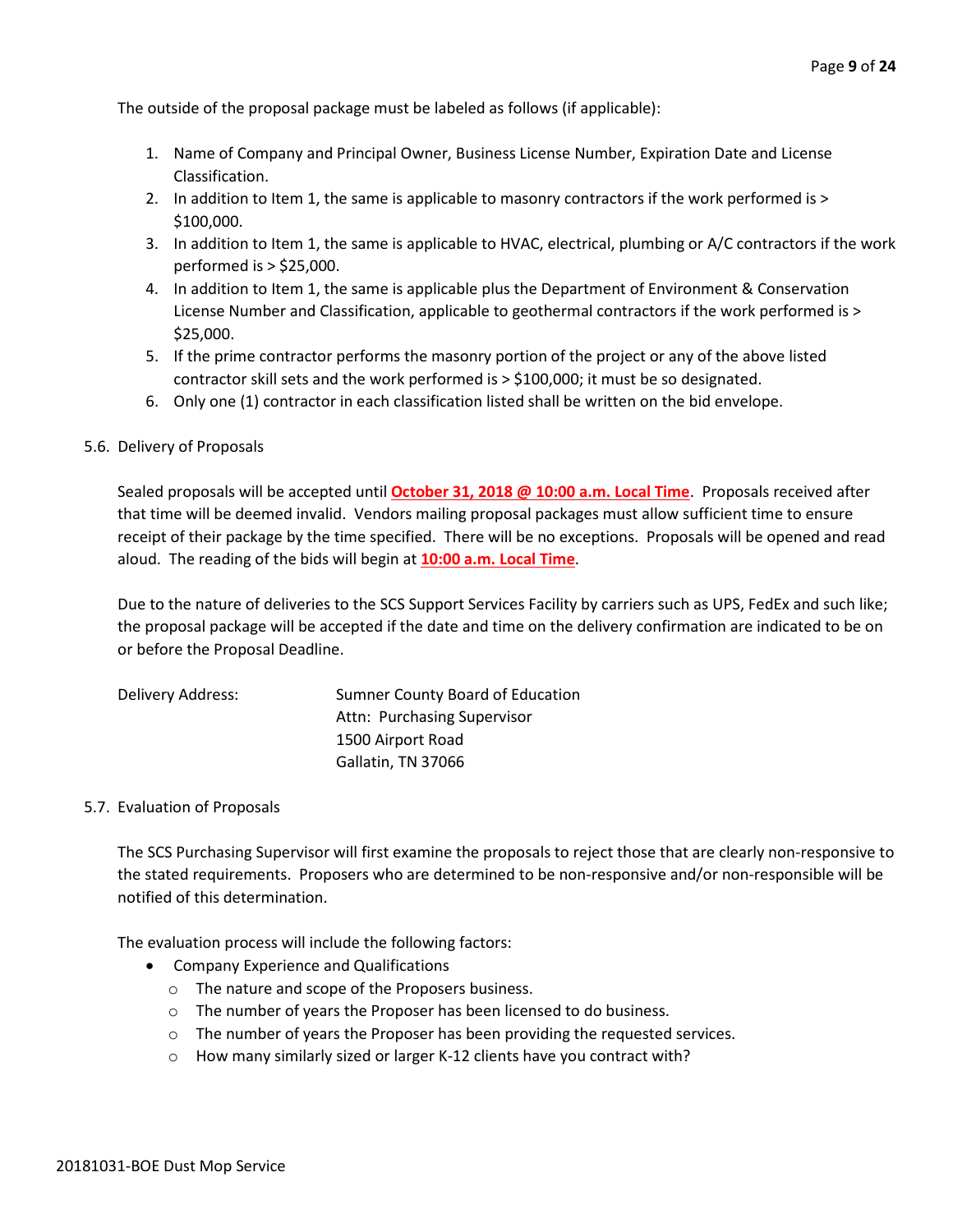- Compensation/Price Data
	- o Address all costs associated with performance of the contracted services.
- Past Performance and References
	- o Provided a minimum of three (3) client references for similar projects in size and scope successfully completed by Proposer within the last three (3) years. Attachment 6.3.
	- $\circ$  SCS may also consider other sources of pertinent past performance information, including the districts own experience with the Proposer.
- 5.8. Request for Clarification of Proposals

Requests for clarification of proposals shall be distributed by the Purchasing Supervisor in writing (or email).

#### 5.9. Protests

In the event that any interested party finds any part of the listed specifications, terms or conditions to be discrepant, incomplete or otherwise questionable in any respect; it shall be the responsibility of the concerned party to notify the SCS Purchasing Office of such matters immediately upon receipt of the RFP. All notifications must be sent to the Purchasing Supervisor via email at [purchasing@sumnerschools.org.](mailto:purchasing@sumnerschools.org)

Any actual or prospective Proposer who is aggrieved in connection with the RFP or award of a contract may protest to the Purchasing Supervisor and/or the Sumner County Board of Education at its regularly scheduled meeting.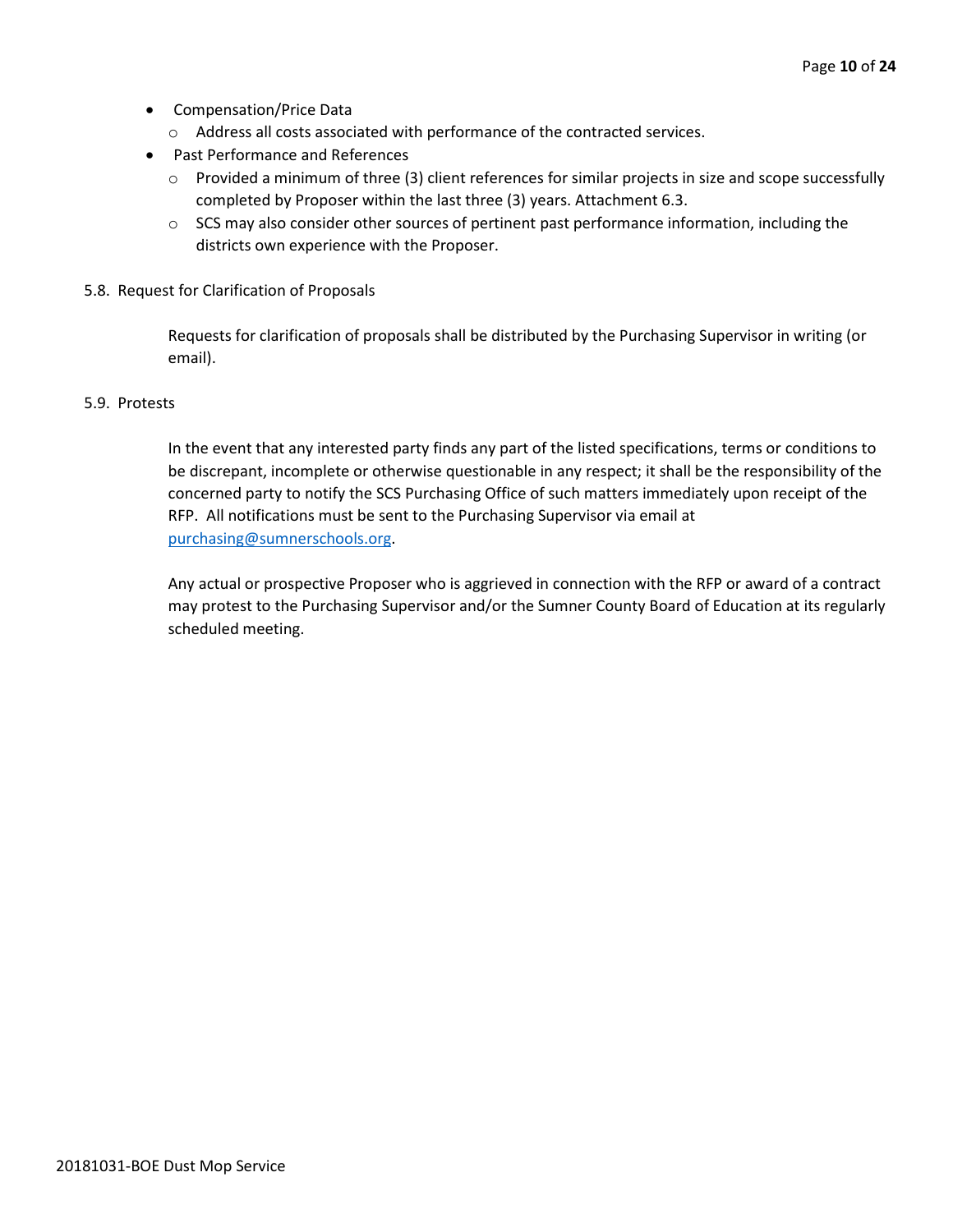| <b>ATTACHMENT "A"</b>                          |                      |                    |                          |                               |                          |                                |                          |                          |                |                                        |
|------------------------------------------------|----------------------|--------------------|--------------------------|-------------------------------|--------------------------|--------------------------------|--------------------------|--------------------------|----------------|----------------------------------------|
|                                                |                      |                    |                          |                               |                          |                                |                          |                          |                |                                        |
|                                                | <b>TREATED</b>       |                    |                          |                               |                          | <b>UNTREATED</b>               |                          |                          |                |                                        |
|                                                |                      | <b>Size 18"</b>    | <b>Size 36"</b>          |                               |                          | Size 48"                       |                          | Size 60"                 | Size 60"       |                                        |
| <b>SCHOOL</b>                                  | <b>Mops</b>          | Handle &<br>Frame  | <b>Mops</b>              | Handle &<br>Frame             | <b>Mops</b>              | Handle &<br>Frame              | <b>Mops</b>              | Handle &<br>Frame        | <b>Mops</b>    | Handle &<br>Frame                      |
| <b>Beech Elementary</b>                        | 12                   | 6                  | $\overline{4}$           | $\overline{2}$                | $\overline{2}$           | $\mathbf{1}$                   | $\overline{2}$           | $\mathbf{1}$             | 4              | $\overline{2}$                         |
| <b>Benny Bills Elementary</b>                  | 14                   | $\overline{7}$     | 10                       | 5                             | $\overline{a}$           | $\frac{1}{2}$                  | 6                        | 3                        | 4              | $\overline{2}$                         |
| <b>Bethpage Elementary</b>                     | 10                   | 5                  | $\overline{\phantom{a}}$ | $\overline{\phantom{a}}$      | $\overline{\phantom{a}}$ | $\overline{\phantom{a}}$       | $\overline{2}$           | $\mathbf{1}$             | 4              | $\overline{2}$                         |
| Clyde Riggs Elementary                         | 10                   | 5                  | $\overline{\phantom{a}}$ | $\qquad \qquad \blacksquare$  | 4                        | $\overline{2}$                 | $\overline{\phantom{a}}$ | $\overline{\phantom{a}}$ | 4              | $\overline{2}$                         |
| Gene Brown Elementary                          | 14                   | $\overline{7}$     | $\overline{\phantom{a}}$ | $\overline{\phantom{a}}$      | $\sim$                   | $\overline{\phantom{a}}$       | $\overline{4}$           | $\overline{2}$           | 4              | $\overline{2}$                         |
| <b>Guild Elementary</b>                        | 10                   | 5                  | $\sim$                   | $\overline{\phantom{a}}$      | $\blacksquare$           |                                | 4                        | $\overline{2}$           | $\overline{a}$ | $\overline{2}$                         |
| H. B. Williams Elementry                       | 16                   | 8                  | $\overline{a}$           | $\overline{\phantom{a}}$      | 8                        | 4                              | $\blacksquare$           | $\overline{a}$           | 4              | $\overline{2}$                         |
| <b>Howard Elementary</b>                       | 10                   | 5                  | $\overline{\phantom{a}}$ | $\overline{\phantom{a}}$      | 2                        | $\mathbf{1}$                   | $\overline{2}$           | $\mathbf 1$              | 4              | $\overline{2}$                         |
| Indian Lake Elementary                         | 14                   | $\overline{7}$     | $\overline{a}$           | $\qquad \qquad \blacksquare$  | $\overline{\phantom{a}}$ | $\blacksquare$                 | $\overline{a}$           | 2                        | 4              | $\overline{2}$                         |
| Jack Anderson Elementary                       | 12                   | 6                  | 4                        | $\overline{2}$                | $\overline{\phantom{a}}$ | $\overline{\phantom{a}}$       | $\overline{a}$           | $\overline{2}$           | 4              | $\overline{2}$                         |
| J. W. Wiseman Elementary                       | 10                   | 5                  | $\overline{\phantom{a}}$ | $\overline{\phantom{a}}$      | $\overline{2}$           | $\mathbf{1}$                   | $\overline{2}$           | $\mathbf{1}$             | 4              | $\overline{2}$                         |
| Lakeside Park Elementary                       | 12                   | 6                  | $\overline{\phantom{a}}$ | $\overline{\phantom{a}}$      | $\overline{\phantom{a}}$ | $\overline{\phantom{a}}$       | $\overline{a}$           | $\overline{2}$           | 4              | $\overline{2}$                         |
| <b>Madison Creek Elementary</b>                | 8                    | 4                  | 4                        | 2                             | $\blacksquare$           | $\overline{\phantom{a}}$       | 4                        | $\overline{2}$           | 4              | $\overline{2}$                         |
| Millersville Elementary                        | 6                    | 3                  | $\overline{a}$           | $\overline{a}$                | 4                        | $\overline{2}$                 | $\overline{a}$           | $\blacksquare$           | $\overline{4}$ | $\overline{2}$                         |
| Nannie Berry Elementary                        | 12                   | 6                  | $\sim$                   | $\frac{1}{2}$                 | $\overline{\phantom{a}}$ | $\overline{a}$                 | $\overline{4}$           | $\overline{2}$           | $\overline{4}$ | $\overline{2}$                         |
| North Sumner Elementary                        | 10                   | 5                  | $\overline{a}$           | $\frac{1}{2}$                 | 4                        | $\overline{2}$                 | $\overline{a}$           | $\overline{\phantom{a}}$ | $\overline{4}$ | $\overline{2}$                         |
| <b>Oakmont Elementary</b>                      | 10                   | 5                  | $\overline{\phantom{a}}$ | $\overline{\phantom{a}}$      | $\overline{\phantom{a}}$ | $\sim$                         | $\overline{2}$           | 1                        | 4              | $\mathbf 2$                            |
| <b>Portland Gateview Elementary</b>            | 14                   | $\overline{7}$     | $\overline{a}$           | $\frac{1}{2}$                 | 6                        | 3                              | $\overline{\phantom{a}}$ | $\overline{\phantom{a}}$ | 4              | $\overline{\mathbf{c}}$                |
| <b>Station Camp Elementary</b>                 | 20                   | 10                 | $\overline{a}$           | $\blacksquare$                | 6                        | 3                              | 10                       | 5                        | 4              | $\overline{2}$                         |
| <b>Union Elementary</b>                        | 12                   | 6                  | 6                        | 3                             | $\blacksquare$           |                                | $\overline{a}$           | $\overline{\mathbf{c}}$  | 4              | $\overline{2}$                         |
| Vena Stuart Elementary                         | 12                   | 6                  | 4                        | $\overline{2}$                | $\overline{\phantom{a}}$ |                                | 4                        | $\overline{2}$           | 4              | $\overline{2}$                         |
| <b>Walton Ferry Elementary</b>                 | 10                   | 5                  | $\overline{\phantom{a}}$ | $\overline{\phantom{a}}$      | 4                        | $\overline{2}$                 | $\overline{\phantom{a}}$ | $\overline{\phantom{a}}$ | 4              | $\overline{2}$                         |
| <b>Watt Hardison Elementary</b>                | 14                   | 7                  | $\overline{a}$           | $\overline{\phantom{a}}$      | $\overline{\phantom{a}}$ | $\overline{\phantom{a}}$       | 4                        | $\overline{2}$           | 4              | $\overline{2}$                         |
| George Whitten Elementary                      | 10                   | 5                  | 4                        | $\overline{2}$                | $\overline{\phantom{a}}$ | $\overline{a}$                 | $\overline{4}$           | $\overline{2}$           | 4              | $\overline{2}$                         |
| <b>Westmoreland Elementary</b>                 | 16                   | 8                  | $\overline{\phantom{a}}$ | $\overline{a}$                | 6                        | 3                              | $\overline{4}$           | $\overline{2}$           | 4              | $\overline{2}$                         |
| William Burrus Elementary                      | 14                   | 7                  | $\overline{\phantom{a}}$ | $\overline{a}$                | 6                        | 3                              | $\overline{\phantom{a}}$ | $\frac{1}{2}$            | 4              | $\overline{2}$                         |
|                                                |                      |                    |                          |                               |                          |                                |                          |                          |                |                                        |
| Ellis Middle School                            | 10                   | 5                  | $\overline{a}$           | $\qquad \qquad \blacksquare$  | 4                        | 2                              | $\overline{\phantom{a}}$ | $\overline{\phantom{m}}$ | 4              | $\overline{2}$                         |
| Hawkins Middle School                          | 10                   | 5                  | $\overline{\phantom{a}}$ | $\qquad \qquad \blacksquare$  | 6                        | 3                              | $\blacksquare$           | $\overline{\phantom{a}}$ | 4              | $\overline{2}$                         |
| Knox Doss at Drakes Creek Middle               | 18                   | 9                  | $\overline{\phantom{a}}$ | $\frac{1}{2}$                 | 6                        | 3                              | 10                       | 5                        | 4              | $\overline{2}$                         |
| <b>Station Camp Middle</b>                     | 16                   | 8                  | $\bar{\phantom{a}}$      | $\overline{\phantom{a}}$      | 10                       | 5                              | $\overline{4}$           | $\overline{2}$           | 4              | $\overline{2}$                         |
| <b>Portland East Middle</b>                    | 16                   | 8                  | $\overline{\phantom{a}}$ | $\overline{\phantom{a}}$      | $\overline{2}$           | $\mathbf{1}$                   | $\overline{4}$           | $\overline{2}$           | 4              | $\overline{2}$                         |
| <b>Portland West Middle</b>                    | 18                   | 9                  | $\overline{a}$           | $\overline{\phantom{a}}$      | 6                        | 3                              | 10                       | 5                        | 4              | $\overline{2}$                         |
| <b>Rucker Stewart Middle</b>                   | 10                   | 5                  | 6                        | 3                             | $\blacksquare$           | $\overline{\phantom{a}}$       | 6                        | 3                        | 4              | $\overline{2}$                         |
| <b>Shafer Middle</b>                           | 18                   | 9                  | $\sim$                   | $\overline{\phantom{a}}$      | 6                        | 3                              | 10                       | 5                        | 4              | $\overline{2}$                         |
| T. W. Hunter Middle                            | 10                   | 5                  | 6                        | $\mathbf{3}$                  | $\overline{\phantom{a}}$ | $\overline{\phantom{a}}$       | 6                        | 3                        | 4              | $\overline{2}$                         |
| <b>Westmoreland Middle</b>                     | 16                   | 8                  | $\overline{2}$           | $\mathbf{1}$                  | 6                        | 3                              | 6                        | 3                        | 4              | $\overline{2}$                         |
| White House Middle                             | 18                   | 9                  |                          | $\overline{\phantom{a}}$      | $\blacksquare$           |                                | $\overline{4}$           | $\overline{2}$           | 4              | $\overline{2}$                         |
|                                                |                      |                    |                          |                               |                          |                                |                          |                          |                |                                        |
| Beech High                                     | 12                   | 6                  |                          |                               | 8                        | 4                              | 8                        | 4                        | 4              | $\overline{2}$                         |
| <b>Beech High Annex</b>                        | 10                   | 5                  | 3                        | $\mathbf{2}$                  | 2                        | $\mathbf{1}$                   | 4                        | $\overline{2}$           | 4              | $\mathbf 2$<br>$\overline{\mathbf{3}}$ |
| Gallatin High                                  | 26                   | 13                 |                          | $\qquad \qquad \blacksquare$  | $\overline{\phantom{a}}$ |                                | 10                       | 5                        | 6              |                                        |
| Hendersonville High                            | 20<br>$\overline{2}$ | 10<br>$\mathbf{1}$ | $\overline{2}$           | $\mathbf 1$<br>$\overline{a}$ | 4<br>$\overline{2}$      | $\overline{2}$<br>$\mathbf{1}$ | 10                       | 5                        | 6              | $\overline{\mathbf{3}}$                |
| Hendersonville High ROTC<br>Merrol Hyde Magnet | 12                   | 6                  | $\overline{\phantom{a}}$ | $\qquad \qquad \Box$          |                          | $\overline{2}$                 | $\overline{2}$           |                          | 6              | $\overline{\mathbf{3}}$                |
| Portland High                                  | 20                   | 10                 | 4                        | $\overline{2}$                | 4<br>6                   | 3                              | 6                        | $\mathbf{1}$<br>3        | 6              | $\mathbf{3}$                           |
| R. T. Fisher Alternative                       | 6                    | 3                  | 6                        | 3                             |                          |                                |                          | $\overline{\phantom{a}}$ | $\overline{2}$ | $\mathbf{1}$                           |
| <b>Station Camp High</b>                       | 18                   | 9                  | $\overline{\phantom{a}}$ | $\qquad \qquad \blacksquare$  | 4                        | $\overline{2}$                 |                          | $\overline{\phantom{a}}$ | 6              | $\overline{\mathbf{3}}$                |
| Westmoreland High                              | 24                   | 12                 |                          | $\qquad \qquad \blacksquare$  |                          |                                | 14                       | $\overline{7}$           | 6              | $\overline{\mathbf{3}}$                |
| White House High                               | 18                   | 9                  |                          |                               | 4                        | $\overline{2}$                 | 6                        | $\mathbf{3}$             | 4              | $\overline{2}$                         |
| White House High Annex                         | 8                    | 4                  | $\overline{\phantom{a}}$ | $\overline{\phantom{a}}$      | 4                        | $\overline{2}$                 | $\overline{2}$           | $\mathbf{1}$             | 4              | $\overline{2}$                         |
|                                                |                      |                    |                          |                               |                          |                                |                          |                          |                |                                        |
| Central Office                                 | 18                   | 9                  | $\overline{\phantom{a}}$ |                               | 10                       | 5                              |                          |                          | 2              | $\mathbf{1}$                           |
| <b>Support Services</b>                        | 8                    | 4                  |                          |                               | 3                        | $\overline{2}$                 | 6                        | 3                        |                |                                        |
|                                                |                      |                    |                          |                               |                          |                                |                          |                          |                |                                        |
| <b>TOTAL</b>                                   | 674                  |                    | 65                       |                               | 151                      |                                | 202                      |                          | 204            |                                        |

20181031-BOE Dust Mop Service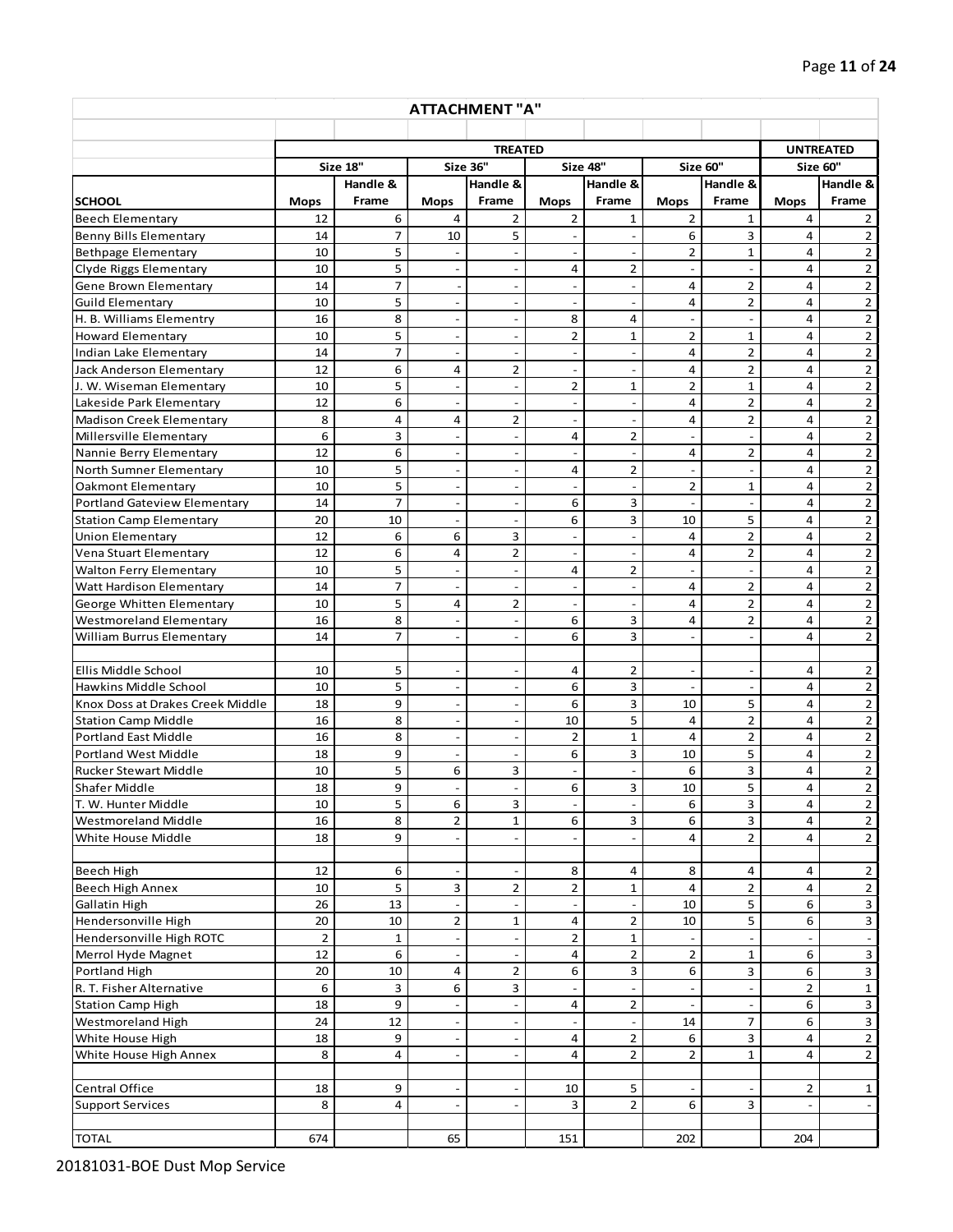# **ATTACHMENT 6.1 - Contact Information**

| <b>Company Legal Name:</b>                 | <u> 1989 - Johann John Stein, mars an deutscher Stein und der Stein und der Stein und der Stein und der Stein und</u>             |  |
|--------------------------------------------|-----------------------------------------------------------------------------------------------------------------------------------|--|
| <b>Company Official Address:</b>           | <u> 1989 - Johann Stoff, amerikansk politiker (d. 1989)</u>                                                                       |  |
| Company Web Site (URL):                    | <u> 1980 - Johann John Stoff, deutscher Stoffen und der Stoffen und der Stoffen und der Stoffen und der Stoffen u</u>             |  |
| Contact Person for project administration: |                                                                                                                                   |  |
|                                            |                                                                                                                                   |  |
|                                            |                                                                                                                                   |  |
|                                            | <u> 1989 - John Harry Harry Harry Harry Harry Harry Harry Harry Harry Harry Harry Harry Harry Harry Harry Harry</u>               |  |
|                                            | (office)                                                                                                                          |  |
|                                            | (mobile)<br><u> 1989 - Johann John Stein, markin film ar yn y breninnas yn y breninnas yn y breninnas y breninnas y breninnas</u> |  |
|                                            |                                                                                                                                   |  |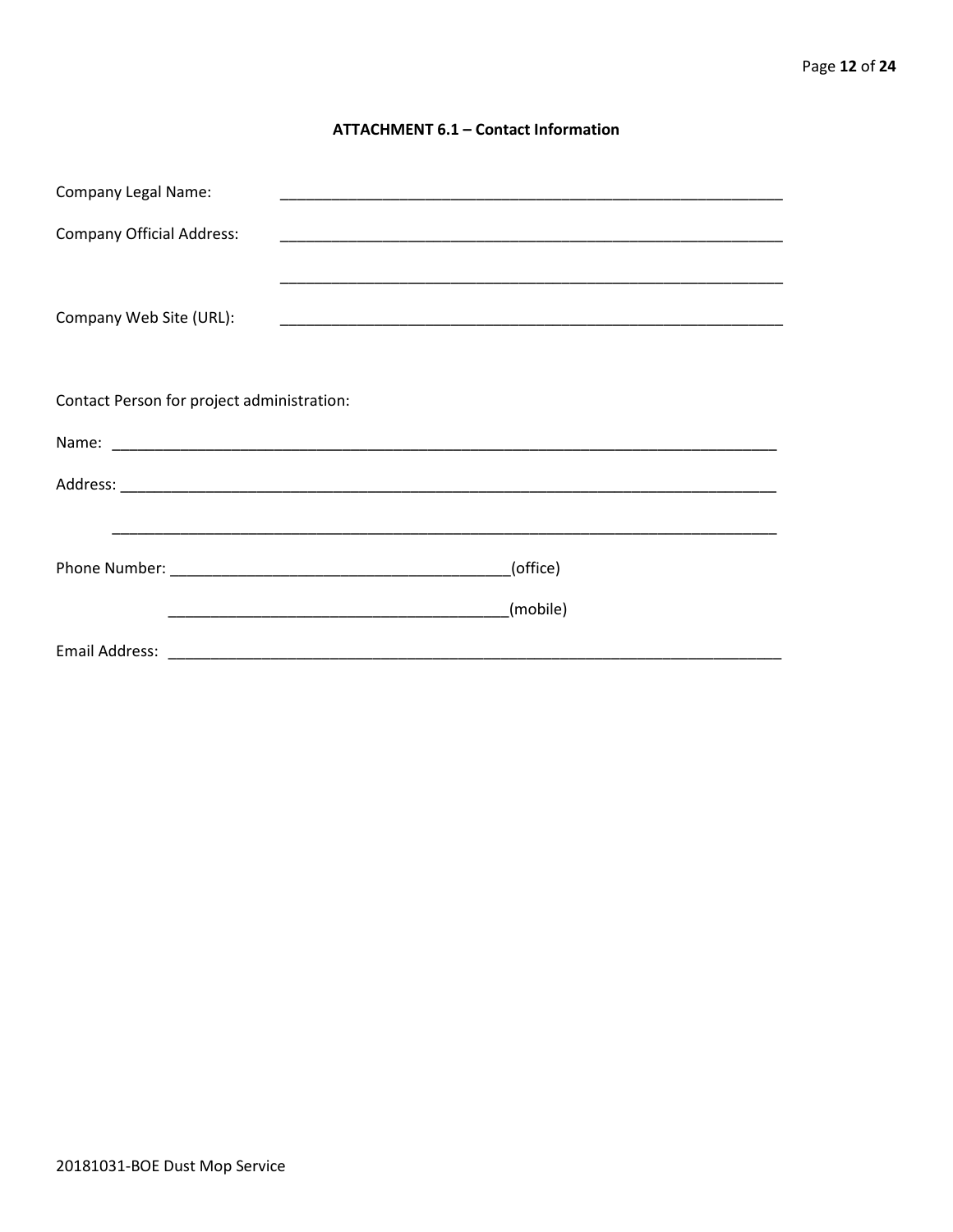

Attn: Purchasing Supervisor 1500 Airport Road Gallatin, TN 37066

# **ATTACHMENT 6.2 – Bid Form/Certification 20181031-BOE Dust Mop Service**

Date \_\_\_\_\_\_\_\_\_\_\_\_\_\_\_\_\_\_\_\_\_\_\_\_\_\_\_\_\_\_\_\_

I, \_\_\_\_\_\_\_\_\_\_\_\_\_\_\_\_\_\_\_\_\_\_\_\_\_\_\_\_\_\_\_\_\_\_\_\_\_\_\_\_\_\_\_\_\_\_\_\_\_\_\_\_\_\_\_\_\_\_\_\_\_\_\_\_\_, a duly authorized representative of

\_\_\_\_\_\_\_\_\_\_\_\_\_\_\_\_\_\_\_\_\_\_\_\_\_\_\_\_\_\_\_\_\_\_\_\_\_\_\_\_\_\_\_\_\_\_\_\_\_\_\_\_\_\_\_\_\_\_\_\_\_\_\_\_\_\_ hereby submit our bid for **20181031-**

**BOE Dust Mop Service** in accordance with the specifications and instructions set forth in these bid documents.

| Approximate<br>Inventory | <b>Description</b> | <b>Price</b><br>(per mop) |
|--------------------------|--------------------|---------------------------|
| 674                      | 18" Treated Mop    |                           |
| 65                       | 36" Treated Mop    |                           |
| 151                      | 48" Treated Mop    |                           |
| 202                      | 60" Treated Mop    |                           |
| 204                      | 60" Untreated Mop  |                           |

Authorized Signature \_\_\_\_\_\_\_\_\_\_\_\_\_\_\_\_\_\_\_\_\_\_\_\_\_\_\_\_\_\_\_\_\_\_\_\_\_\_\_\_\_\_\_\_\_\_\_\_\_\_\_\_\_\_\_\_\_\_\_ Title \_\_\_\_\_\_\_\_\_\_\_\_\_\_\_\_\_\_\_\_\_\_\_\_\_\_\_\_\_\_\_\_\_\_\_\_\_\_\_\_\_\_\_\_\_\_\_\_\_\_\_\_\_\_\_\_\_\_\_\_\_\_\_\_\_\_\_\_\_\_\_\_\_ Printed Name \_\_\_\_\_\_\_\_\_\_\_\_\_\_\_\_\_\_\_\_\_\_\_\_\_\_\_\_\_\_\_\_\_\_\_\_\_\_\_\_\_\_\_\_\_\_\_\_\_\_\_\_\_\_\_\_\_\_\_\_\_\_\_\_\_ Vendor Legal Name \_\_\_\_\_\_\_\_\_\_\_\_\_\_\_\_\_\_\_\_\_\_\_\_\_\_\_\_\_\_\_\_\_\_\_\_\_\_\_\_\_\_\_\_\_\_\_\_\_\_\_\_\_\_\_\_\_\_\_\_ Address \_\_\_\_\_\_\_\_\_\_\_\_\_\_\_\_\_\_\_\_\_\_\_\_\_\_\_\_\_\_\_\_\_\_\_\_\_\_\_\_\_\_\_\_\_\_\_\_\_\_\_\_\_\_\_\_\_\_\_\_\_\_\_\_\_\_\_\_\_\_ (*street*) (*city, state, zip*)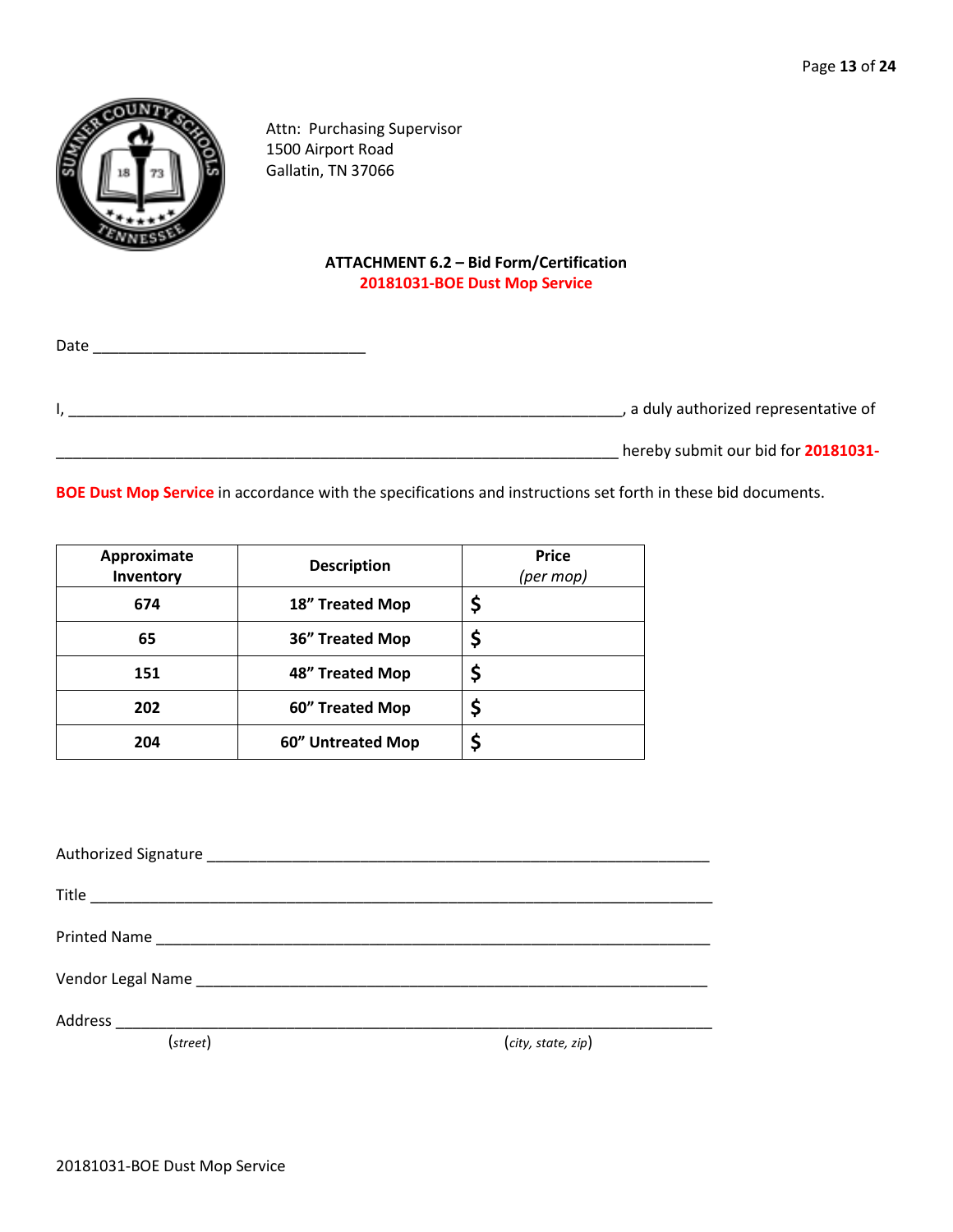| <b>ATTACHMENT 6.3 - References</b> |  |  |
|------------------------------------|--|--|
|------------------------------------|--|--|

\*Proposers may copy this page and submit additional references.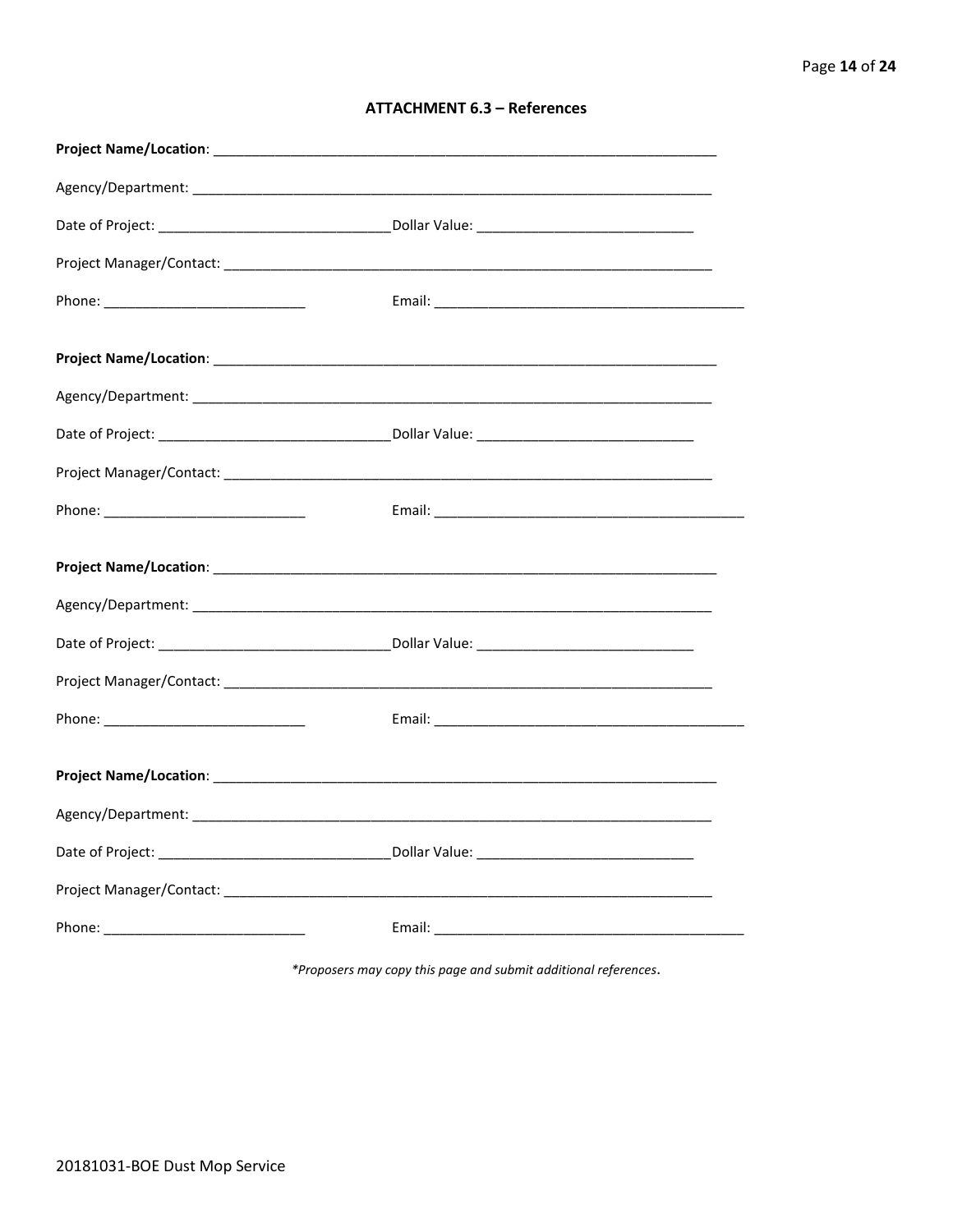#### **ATTACHMENT 6.4 – Certification Regarding Debarment or Suspension**

The prospective participant certifies, to the best of its knowledge and belief, that it and its principals:

- Are not presently debarred, suspended, proposed for debarment, declared ineligible or voluntarily excluded from participation in transactions under federal non-procurement programs by any federal department or agency;
- Have not, within the three-year period preceding the proposal, had one or more public transactions (federal, state or local) terminated for cause or default; and
- Are not presently indicated or otherwise criminally or civilly charged by a government entity (federal, state or local) and have not, within the three-year period preceding the bid, been convicted or had a civil judgement rendered against it:
	- $\circ$  For the commission of fraud or a criminal offense in connection with obtaining, attempting to obtain or performing a public transaction (federal, state or local) or a procurement contract under such a public transaction;
	- $\circ$  For the violation of federal or state antitrust statutes, including those proscribing price fixing between competitors, the allocation of customers between competitors, or bid rigging; or
	- $\circ$  For the commission of embezzlement, theft, forgery, bribery, falsification or destruction of records, making false statements, or receiving stolen property.

\_\_\_\_\_\_\_\_\_\_\_\_\_\_\_\_\_\_\_\_\_\_\_\_\_\_\_\_\_\_\_\_\_\_\_\_\_\_\_\_\_\_\_\_\_\_\_\_\_\_\_\_

I understand that a false statement on this certification may be grounds for the rejection of this proposal or the termination of the award. In addition, under 18 U.S.C. 1001, a false statement may result in a fine of up to \$10,000 or imprisonment for up to five years, or both.

Name of Participating Agency: \_\_\_\_\_\_\_\_\_\_\_\_\_\_\_\_\_\_\_\_\_\_\_\_\_\_\_\_\_\_\_\_\_\_\_\_\_\_\_\_\_\_\_\_\_\_\_\_\_\_\_\_\_\_\_\_\_\_\_\_

Name and Title of Authorized Representative: \_\_\_\_\_\_\_\_\_\_\_\_\_\_\_\_\_\_\_\_\_\_\_\_\_\_\_\_\_\_\_\_\_\_\_\_\_\_\_\_\_\_\_\_\_\_\_

Signature of Authorized Representative: \_\_\_\_\_\_\_\_\_\_\_\_\_\_\_\_\_\_\_\_\_\_\_\_\_\_\_\_\_\_\_\_\_\_\_\_\_\_\_\_\_\_\_\_\_\_\_\_\_\_\_\_

Date: \_\_\_\_\_\_\_\_\_\_\_\_\_\_\_\_\_\_\_\_\_\_\_\_\_\_\_\_

\_\_\_\_ I am unable to certify to the above statement. Attached is my explanation.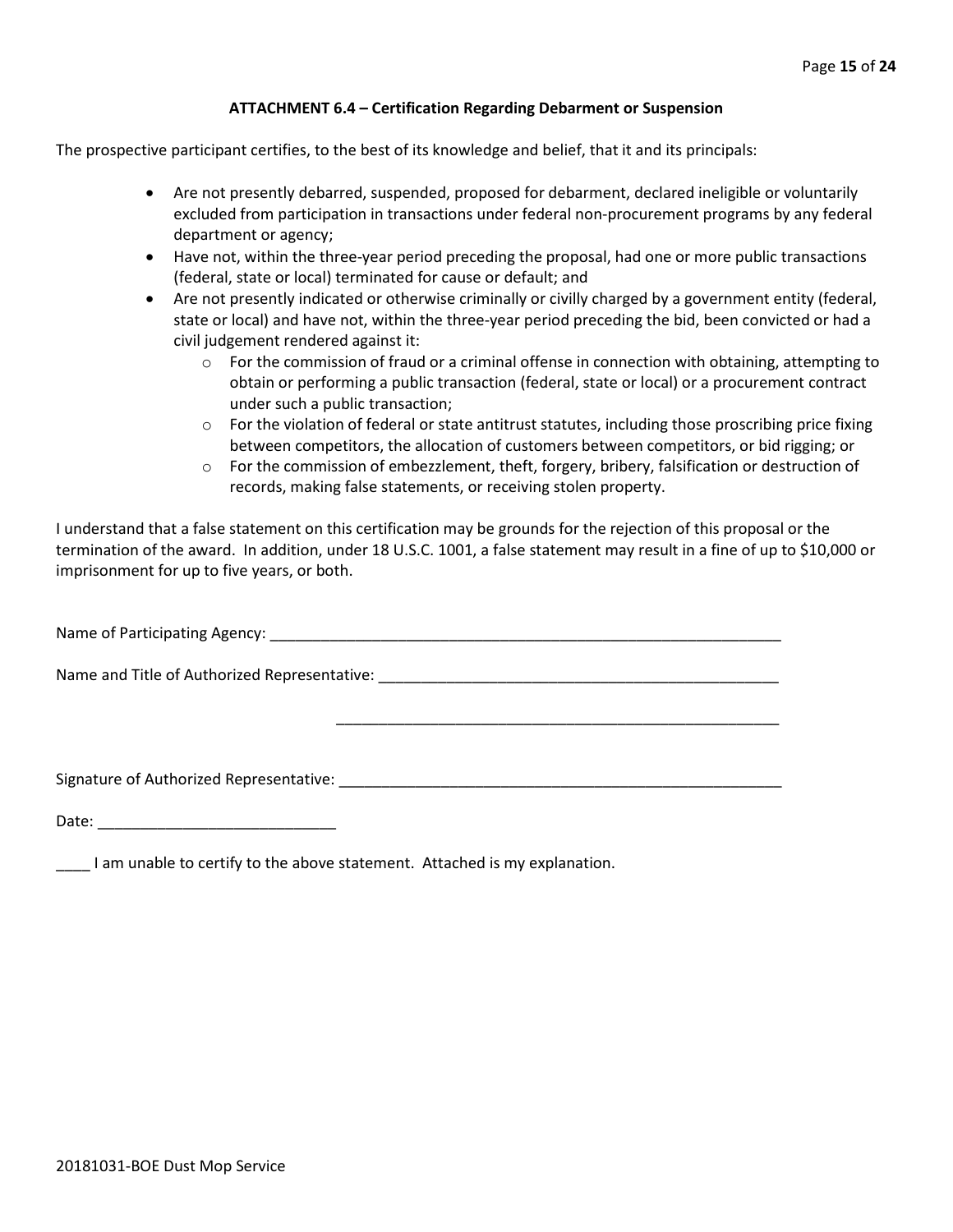#### **ATTACHMENT 6.5 – Condition of Submitting Proposal**

The undersigned Proposer has carefully examined all instructions, requirements, specifications, terms and conditions of the RFP and certifies:

- It is a reputable company regularly engaged in providing goods and/or services necessary to meet the requirements, specifications, terms and conditions of the RFP.
- All statements, information and representations prepared and submitted in response to the RFP are current, complete, true and accurate. Proposer acknowledges that the Sumner County Board of Education (SCS) will rely on such statements, information and representations in selecting the successful proposer(s).
- That the prices quoted shall be SCSs pricing for the products and/or service.
- It shall be bound by all statements, representations, warranties and guarantees made in its proposal.
- Proposer acknowledges that the contract may be canceled if any conflict of interest or appearance of a conflict of interest is discovered by SCS, in its sole discretion.
- All purchase orders must be duly authorized and executed by SCS and subject to the terms and conditions of the RFP.

By checking this box, Proposer agrees that SCS reserves the right to extend the terms, conditions, and prices of this contract to other Institutions (such as State, Local and/or Public Agencies) who express an interest in participating in any contract that results from this RFP. Each of the piggyback Institutions will issue their own purchasing documents for the goods/services. Proposer agrees that SCS shall bear no responsibility or liability for any agreements between Proposer and the other Institution(s) who desire to exercise this option.

| ADDRESS: | <u> 1999 - Johann John Stone, mars et al. 1999 - John Stone, mars et al. 1999 - John Stone, mars et al. 1999 - Joh</u> |  |
|----------|------------------------------------------------------------------------------------------------------------------------|--|
|          |                                                                                                                        |  |
| PHONE:   | (office)                                                                                                               |  |
|          | (mobile)                                                                                                               |  |
| EMAIL:   |                                                                                                                        |  |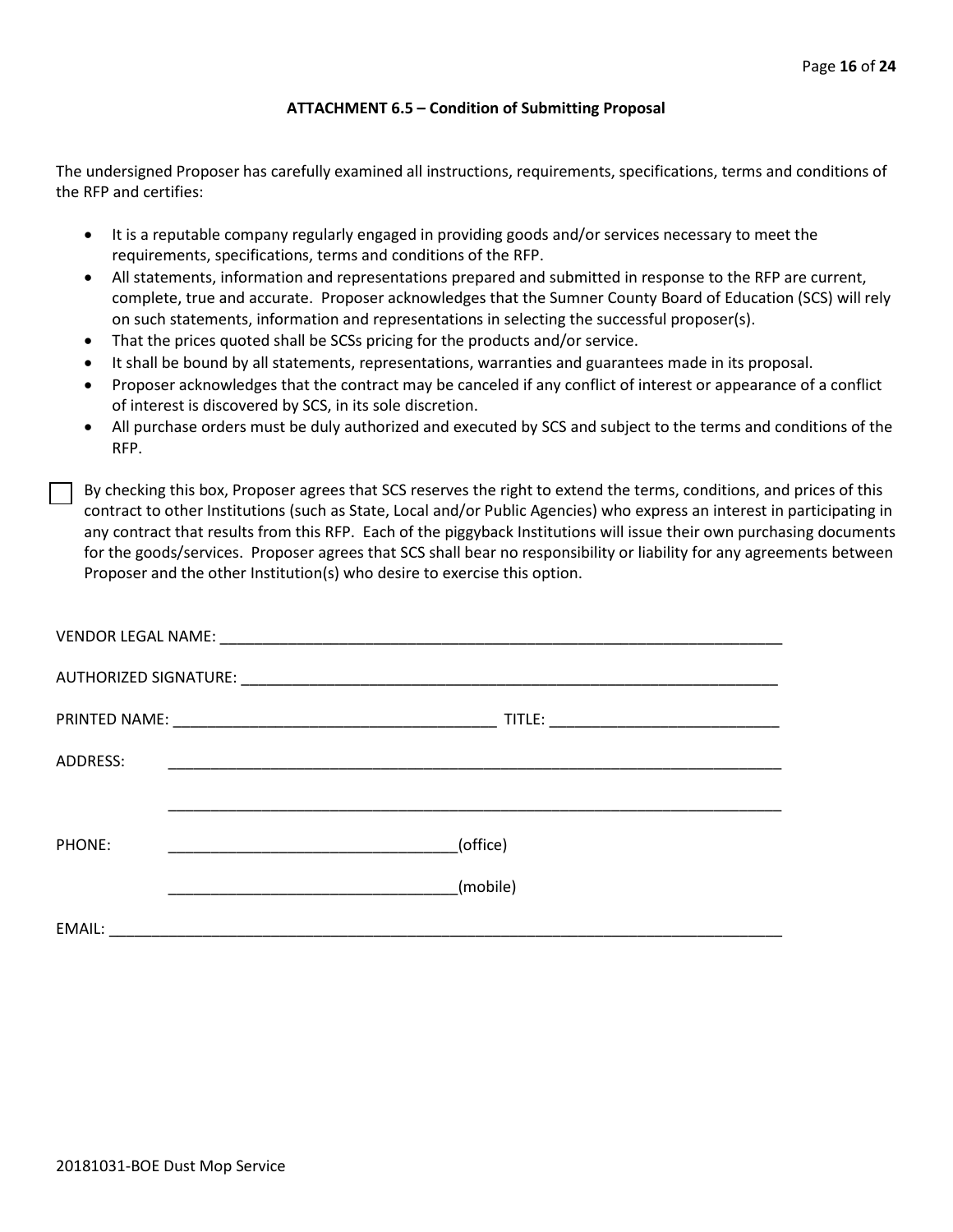#### **ATTACHMENT 6.6 – Statement of Non-Collusion**

The undersigned affirms that they are duly authorized to execute this contract, that this company, corporation, firm, partnership or individual has not prepared this proposal in collusion with any other respondent, and that the contents of this proposal as to prices, terms or conditions of said proposal have not been communicated by the undersigned nor by any employee or agent to any other person engaged in this type of business prior to the official opening of this proposal.

| Address: |          |
|----------|----------|
|          | (office) |
|          | (mobile) |
|          |          |
|          |          |
|          |          |
|          |          |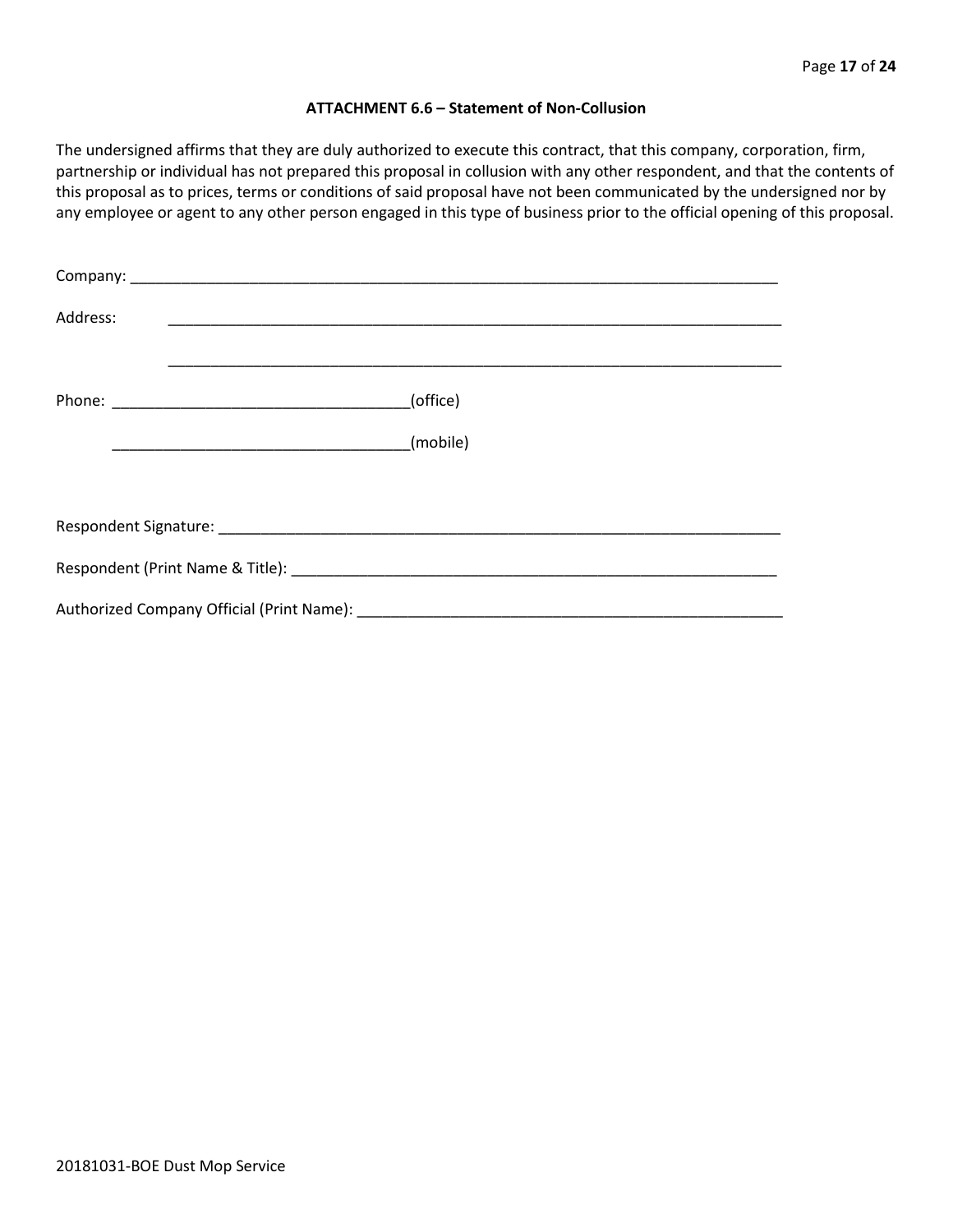#### **ATTACHMENT 6.7 – Attestation Re Personnel**

# **ATTESTATION RE PERSONNEL USED IN CONTRACT PERFORMANCE**

| CONTRACTOR LEGAL ENTITY NAME:                                          |  |
|------------------------------------------------------------------------|--|
| FEDERAL EMPLOYER IDENTIFICATION NUMBER:<br>(or Social Security Number) |  |

**The Contractor, identified above, does hereby attest, certify, warrant and assure that the Contractor shall not knowingly utilize the services of an illegal immigrant in the performance of this Contract and shall not knowingly utilize the services of any subcontractor who will utilize the services of an illegal immigrant in the performance of this Contract, T.C.A. § 12-3-309.**

SIGNATURE & DATE:

*NOTICE: This attestation MUST be signed by an individual empowered to contractually bind the Contractor.*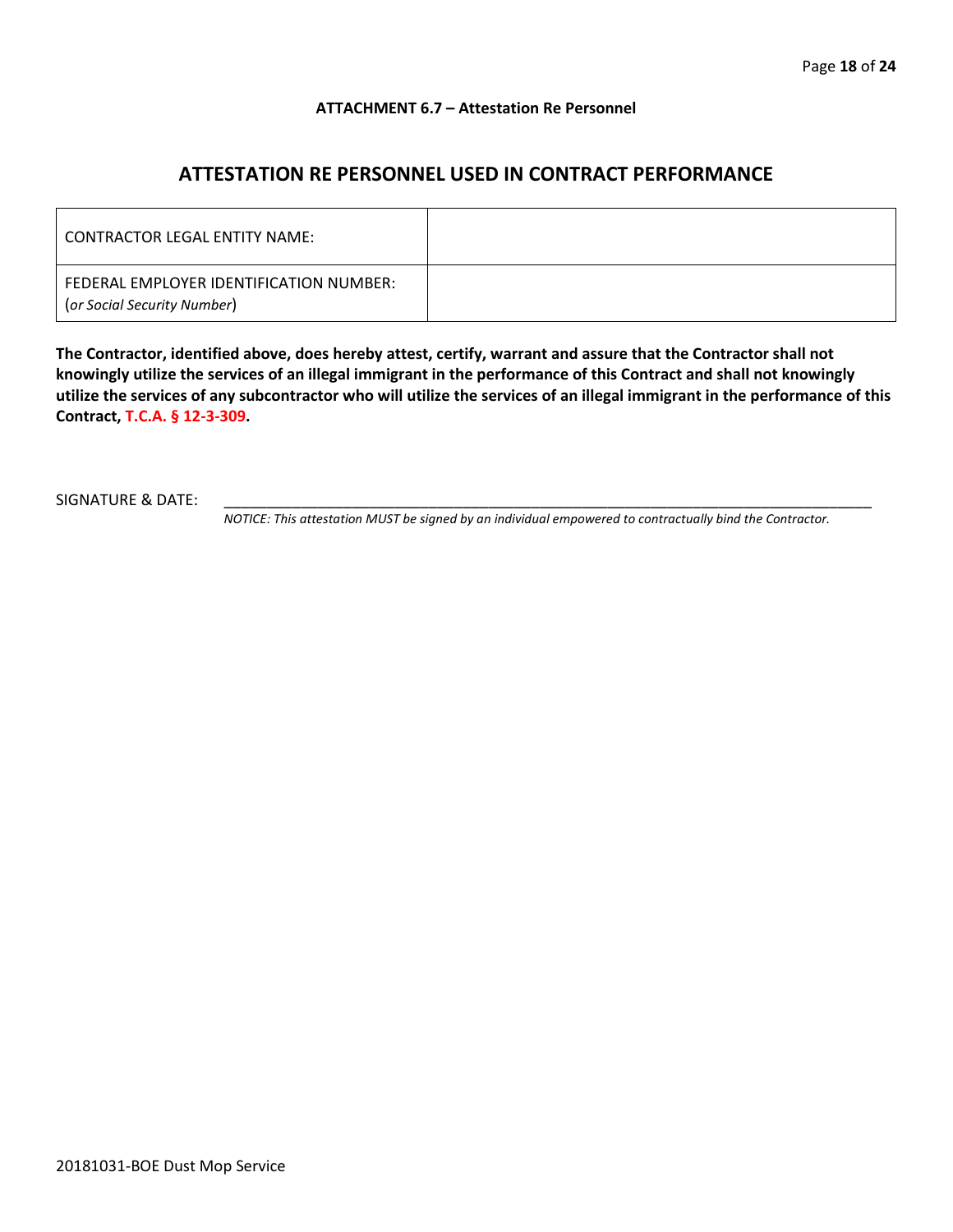#### **ATTACHMENT 6.8 – Drug Free Workplace Affidavit**

The Sumner County Board of Education is committed to maintaining a safe and productive work environment for its employees and to providing high quality service to its citizens. The goal of this policy is for Sumner County Board of Education employees and contractors to remain, or become and remain, drug-free. Abuse and dependency on alcohol and/or drugs can seriously affect the health of employees, contractors and citizens, jeopardize personal safety, impact the safety of others and impair job performance.

STATE OF

**COUNTY OF** \_\_\_\_\_\_\_\_\_\_\_\_\_\_\_\_\_\_\_\_\_\_\_\_\_\_\_\_\_\_\_\_\_

The undersigned, principal officer of

an employer of five (5) or more employees contracting with Sumner County Board of Education to provide goods or services, hereby states under oath as follows:

- 1. The undersigned is a principal officer of (hereinafter referred to as the "Company") and is duly authorized to execute this Affidavit on behalf of the Company.
- 2. The Company submits this Affidavit pursuant to T.C.A. § 50-9-113, which requires each employer with no less than five (5) employees receiving pay who contracts with the state and any local government to provide contracted services to submit an affidavit stating that such employer has a drug-free workplace program that complies with Title 50, Chapter 9 of the *Tennessee Code Annotated*.
- 3. The Company is in compliance with T.C.A. § 50-9-113 and all applicable Federal Laws, Rules and Regulations requiring a drug-free workplace program.

Further affiant saith not.

| <b>Principal Officer:</b>                                                                                                                                                                                                                                                                                                                                                                                                          |  |           |
|------------------------------------------------------------------------------------------------------------------------------------------------------------------------------------------------------------------------------------------------------------------------------------------------------------------------------------------------------------------------------------------------------------------------------------|--|-----------|
| <b>STATE OF</b>                                                                                                                                                                                                                                                                                                                                                                                                                    |  |           |
| <b>COUNTY OF</b>                                                                                                                                                                                                                                                                                                                                                                                                                   |  |           |
| Before me personally appeared entitled and the set of the set of the set of the set of the set of the set of the set of the set of the set of the set of the set of the set of the set of the set of the set of the set of the<br>I am personally acquainted (or proved to me on the basis of satisfactory evidence) and who acknowledged that such<br>person executed the foregoing affidavit for the purposes therein contained. |  | with whom |
| Witness my hand and seal at office this beauty of the day of the season of the season of the season of the season of the season of the season of the season of the season of the season of the season of the season of the sea                                                                                                                                                                                                     |  |           |
|                                                                                                                                                                                                                                                                                                                                                                                                                                    |  |           |

Notary Public

My commission expires: \_\_\_\_\_\_\_\_\_\_\_\_\_\_\_\_\_\_\_\_\_\_\_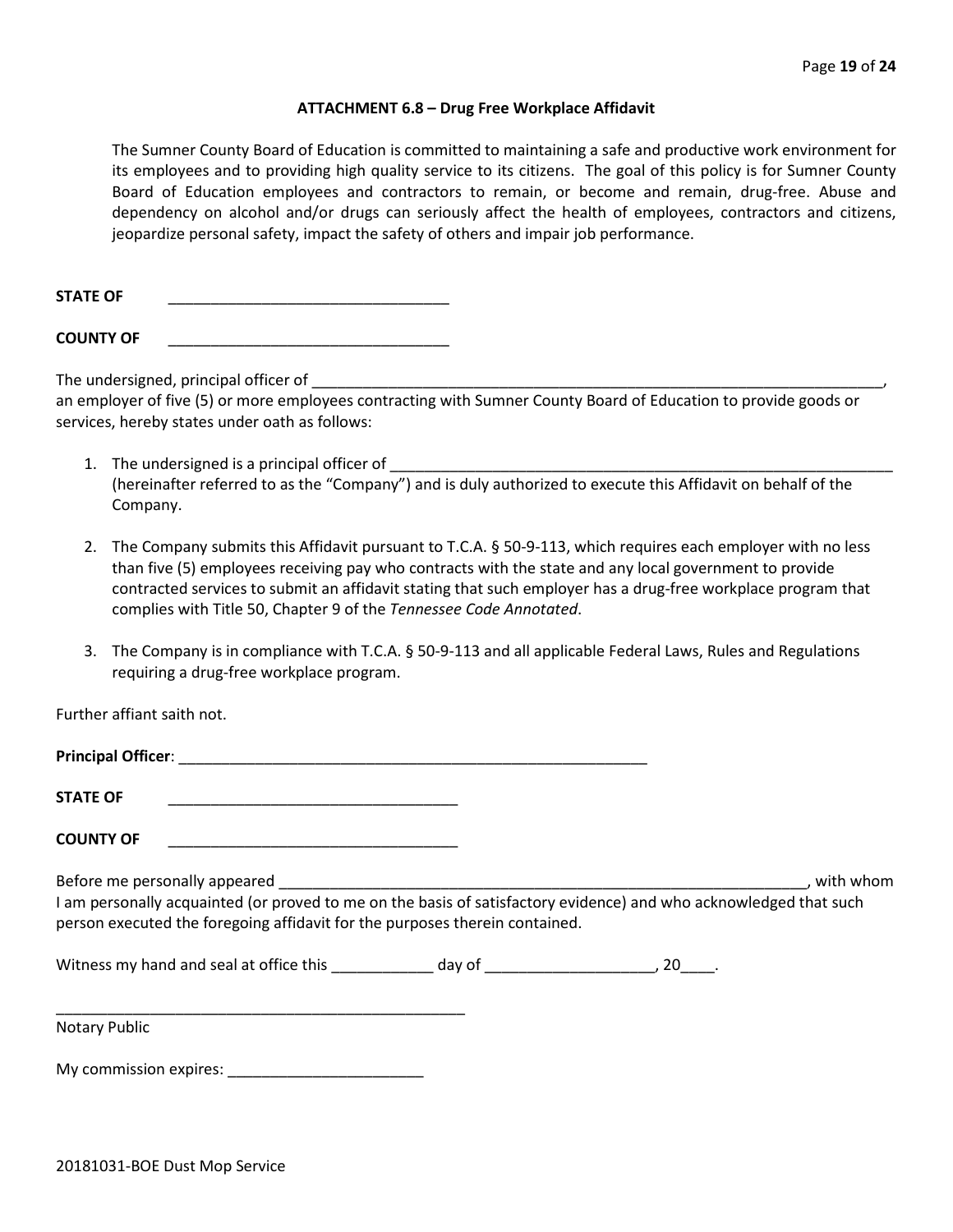#### **ATTACHMENT 6.9 – W9**

| (Rev. December 2014)<br><b>Identification Number and Certification</b><br>Department of the Treasury<br>Internal Revenue Service<br>1 Name (as shown on your income tax return). Name is required on this line; do not leave this line blank.<br>2 Business name/disregarded entity name, if different from above<br>N                                                                                                                                                                                                                                                                                                                                                                                                                                                                                                                                                                                                                                                                                                                                                                                                                                                                                                                                                                                                                                                                                                                                                                                                                                                                                                                                                                                                                                                                                                                                                                                                                             | requester. Do not<br>send to the IRS.                                                                                                                              |  |  |  |
|----------------------------------------------------------------------------------------------------------------------------------------------------------------------------------------------------------------------------------------------------------------------------------------------------------------------------------------------------------------------------------------------------------------------------------------------------------------------------------------------------------------------------------------------------------------------------------------------------------------------------------------------------------------------------------------------------------------------------------------------------------------------------------------------------------------------------------------------------------------------------------------------------------------------------------------------------------------------------------------------------------------------------------------------------------------------------------------------------------------------------------------------------------------------------------------------------------------------------------------------------------------------------------------------------------------------------------------------------------------------------------------------------------------------------------------------------------------------------------------------------------------------------------------------------------------------------------------------------------------------------------------------------------------------------------------------------------------------------------------------------------------------------------------------------------------------------------------------------------------------------------------------------------------------------------------------------|--------------------------------------------------------------------------------------------------------------------------------------------------------------------|--|--|--|
| Specific Instructions on page<br>3 Check appropriate box for federal tax classification; check only one of the following seven boxes:<br>C Corporation<br>S Corporation Partnership<br>Trust/estate<br>Individual/sole proprietor or<br>instructions on page 3):<br>single-member LLC<br>Print or type<br>Exempt payee code (if any)<br>Limited liability company. Enter the tax classification (C=C corporation, S=S corporation, P=partnership) ▶<br>Note. For a single-member LLC that is disregarded, do not check LLC; check the appropriate box in the line above for<br>the tax classification of the single-member owner.<br>code (if any)<br>Other (see instructions) ▶<br>5 Address (number, street, and apt. or suite no.)<br>Requester's name and address (optional)<br>6 City, state, and ZIP code<br>See<br>7 List account number(s) here (optional)                                                                                                                                                                                                                                                                                                                                                                                                                                                                                                                                                                                                                                                                                                                                                                                                                                                                                                                                                                                                                                                                                 | 4 Exemptions (codes apply only to<br>certain entities, not individuals; see<br>Exemption from FATCA reporting<br>(Applies to accounts maintained outside the U.S.) |  |  |  |
|                                                                                                                                                                                                                                                                                                                                                                                                                                                                                                                                                                                                                                                                                                                                                                                                                                                                                                                                                                                                                                                                                                                                                                                                                                                                                                                                                                                                                                                                                                                                                                                                                                                                                                                                                                                                                                                                                                                                                    |                                                                                                                                                                    |  |  |  |
| Part I<br><b>Taxpayer Identification Number (TIN)</b><br>Social security number<br>Enter your TIN in the appropriate box. The TIN provided must match the name given on line 1 to avoid<br>backup withholding. For individuals, this is generally your social security number (SSN). However, for a<br>resident alien, sole proprietor, or disregarded entity, see the Part I instructions on page 3. For other<br>entities, it is your employer identification number (EIN). If you do not have a number, see How to get a<br>TIN on page 3.<br>or<br>Employer identification number<br>Note. If the account is in more than one name, see the instructions for line 1 and the chart on page 4 for<br>guidelines on whose number to enter.<br>-                                                                                                                                                                                                                                                                                                                                                                                                                                                                                                                                                                                                                                                                                                                                                                                                                                                                                                                                                                                                                                                                                                                                                                                                   |                                                                                                                                                                    |  |  |  |
|                                                                                                                                                                                                                                                                                                                                                                                                                                                                                                                                                                                                                                                                                                                                                                                                                                                                                                                                                                                                                                                                                                                                                                                                                                                                                                                                                                                                                                                                                                                                                                                                                                                                                                                                                                                                                                                                                                                                                    |                                                                                                                                                                    |  |  |  |
| <b>Certification</b><br>Part II                                                                                                                                                                                                                                                                                                                                                                                                                                                                                                                                                                                                                                                                                                                                                                                                                                                                                                                                                                                                                                                                                                                                                                                                                                                                                                                                                                                                                                                                                                                                                                                                                                                                                                                                                                                                                                                                                                                    |                                                                                                                                                                    |  |  |  |
| Under penalties of perjury, I certify that:<br>1. The number shown on this form is my correct taxpayer identification number (or I am waiting for a number to be issued to me); and<br>2. I am not subject to backup withholding because: (a) I am exempt from backup withholding, or (b) I have not been notified by the Internal Revenue<br>Service (IRS) that I am subject to backup withholding as a result of a failure to report all interest or dividends, or (c) the IRS has notified me that I am<br>no longer subject to backup withholding; and<br>3. I am a U.S. citizen or other U.S. person (defined below); and<br>4. The FATCA code(s) entered on this form (if any) indicating that I am exempt from FATCA reporting is correct.<br>Certification instructions. You must cross out item 2 above if you have been notified by the IRS that you are currently subject to backup withholding<br>because you have failed to report all interest and dividends on your tax return. For real estate transactions, item 2 does not apply. For mortgage<br>interest paid, acquisition or abandonment of secured property, cancellation of debt, contributions to an individual retirement arrangement (IRA), and<br>generally, payments other than interest and dividends, you are not required to sign the certification, but you must provide your correct TIN. See the<br>instructions on page 3.                                                                                                                                                                                                                                                                                                                                                                                                                                                                                                                                      |                                                                                                                                                                    |  |  |  |
| Sign<br>Signature of                                                                                                                                                                                                                                                                                                                                                                                                                                                                                                                                                                                                                                                                                                                                                                                                                                                                                                                                                                                                                                                                                                                                                                                                                                                                                                                                                                                                                                                                                                                                                                                                                                                                                                                                                                                                                                                                                                                               |                                                                                                                                                                    |  |  |  |
| Here<br>U.S. person ▶<br>Date P<br>· Form 1098 (home mortgage interest), 1098-E (student Ioan interest), 1098-T<br><b>General Instructions</b>                                                                                                                                                                                                                                                                                                                                                                                                                                                                                                                                                                                                                                                                                                                                                                                                                                                                                                                                                                                                                                                                                                                                                                                                                                                                                                                                                                                                                                                                                                                                                                                                                                                                                                                                                                                                     |                                                                                                                                                                    |  |  |  |
| (tuition)<br>Section references are to the Internal Revenue Code unless otherwise noted.<br>• Form 1099-C (canceled debt)<br>Future developments. Information about developments affecting Form W-9 (such<br>. Form 1099-A (acquisition or abandonment of secured property)<br>as legislation enacted after we release it) is at www.irs.gov/fw9.<br>Use Form W-9 only if you are a U.S. person (including a resident alien), to<br>provide your correct TIN.<br><b>Purpose of Form</b>                                                                                                                                                                                                                                                                                                                                                                                                                                                                                                                                                                                                                                                                                                                                                                                                                                                                                                                                                                                                                                                                                                                                                                                                                                                                                                                                                                                                                                                            |                                                                                                                                                                    |  |  |  |
| If you do not return Form W-9 to the requester with a TIN, you might be subject<br>An individual or entity (Form W-9 requester) who is required to file an information<br>to backup withholding. See What is backup withholding? on page 2.<br>return with the IRS must obtain your correct taxpayer identification number (TIN)<br>which may be your social security number (SSN), individual taxpayer identification<br>By signing the filled-out form, you:<br>number (ITIN), adoption taxpayer identification number (ATIN), or employer<br>1. Certify that the TIN you are giving is correct (or you are waiting for a number<br>identification number (EIN), to report on an information return the amount paid to<br>to be issued).<br>you, or other amount reportable on an information return. Examples of information<br>2. Certify that you are not subject to backup withholding, or<br>returns include, but are not limited to, the following:<br>3. Claim exemption from backup withholding if you are a U.S. exempt payee. If<br>· Form 1099-INT (interest earned or paid)<br>applicable, you are also certifying that as a U.S. person, your allocable share of<br>. Form 1099-DIV (dividends, including those from stocks or mutual funds)<br>any partnership income from a U.S. trade or business is not subject to the<br>* Form 1099-MISC (various types of income, prizes, awards, or gross proceeds)<br>withholding tax on foreign partners' share of effectively connected income, and<br>. Form 1099-B (stock or mutual fund sales and certain other transactions by<br>4. Certify that FATCA code(s) entered on this form (if any) indicating that you are<br>brokers)<br>exempt from the FATCA reporting, is correct. See What is FATCA reporting? on<br>page 2 for further information.<br>· Form 1099-S (proceeds from real estate transactions)<br>. Form 1099-K (merchant card and third party network transactions) |                                                                                                                                                                    |  |  |  |

Cat. No. 10231X

Form **W-9** (Rev. 12-2014)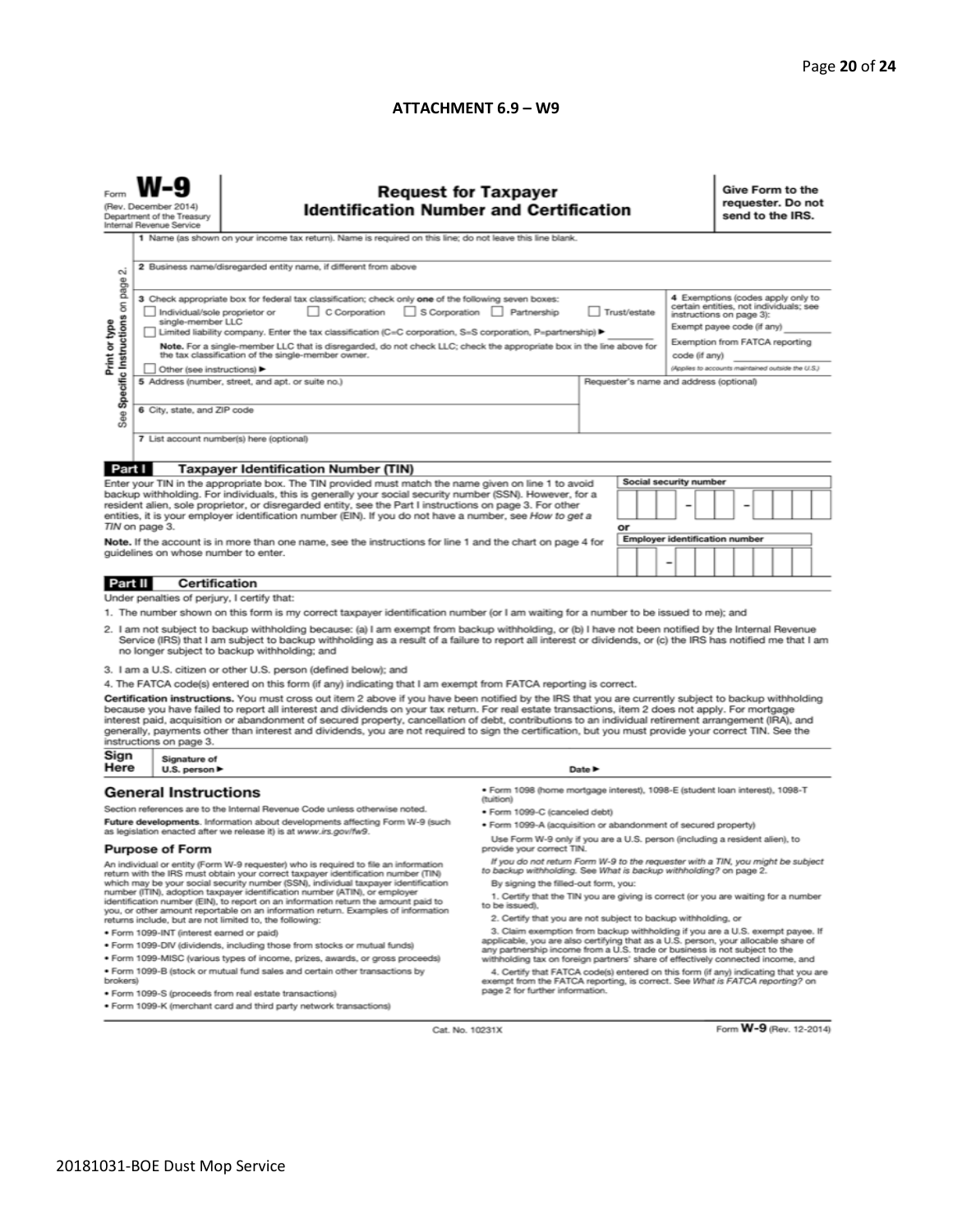# **ATTACHMENT 6.10 – Standard Terms & Conditions SUMNER COUNTY BOARD OF EDUCATION (SCS)**

#### **1. PREPARATION AND SUBMISSION OF BID.**

- **a.** Failure to examine any drawings**,** specifications, or instructions will be at the proposer's risk. Any deviation from the stated terms, conditions and specifications must be coordinated with and approved in writing by the SCS Purchasing Supervisor.
- **b.** RFP SUBMITTAL / SIGNATURE: Proposal shall give the full name and business address of the bidder. If the proposer is a corporation, the name shall be stated as it is in the corporate charter. Proposals must be signed in ink by the proposer's authorized agent. Unsigned proposals will be rejected. Proposals are to be sealed and the outside of the envelope is to reference the RFP number. The person signing the proposal must show their title, and if requested by the institution, must furnish satisfactory proof of his or her authority to bind his or her company in contract. Proposer understands that by submitting a proposal with an authorized signature, it shall constitute an offer to SCS. Proposals must be typewritten or in ink; otherwise they may not be considered. Purchase orders will be issued to the firm name appearing on the W9. Facsimile responses will not be considered.
- **c.** SCS is not responsible for any costs incurred by any vendor pursuant to the RFP. The vendor shall be responsible for all costs incurred in connection with the preparation and submission of its proposal.
- **d.** All proposers must be in compliance with T.C.A. § 62-6-119 at the time of proposal submission and provide evidence of compliance with the applicable provisions of the chapter before such proposal may be considered.
- **e.** Proposals are to be received in the location designated in the RFP no later than the specified date and time. Late submissions will NOT be opened or considered.
- **f.** No erasures permitted. Errors may be crossed out and corrections printed in ink or typewritten adjacent to error and must be initialed in ink by person signing the proposal.
- **g.** Specifications: Reference to available specifications shall be sufficient to make the terms of the specifications binding on the proposer. The use of the name of a manufacturer, or any special brand or make in describing an item does not restrict the proposer to that manufacturer or specific article, unless specifically stated. Comparable products of other manufacturers will be considered if proof of compatibility is contained in the proposal. Proposers are required to notify SCSs Purchasing Supervisor whenever specifications/procedures are not perceived to be fair and open. The articles on which the proposal is submitted must be equal or superior to that specified. Informative and Descriptive Literature: The proposer must show brand or trade names of the articles proposed, when applicable. It shall be the responsibility of the proposer, including proposer's whose product is referenced, to furnish with the proposer such specifications, catalog pages, brochures or other data as will provide an adequate basis for determining the quality and functional capabilities of the product offered. Failure to provide this data may be considered valid justification for rejection of proposer.
- **h.** Samples: Samples of items when called for, must be furnished free of expense, and if not destroyed will, upon proposer's request within ten (10) days of RFP opening, be returned at the proposer's expense. Each sample must be labeled with the proposer's name, manufacturer's brand name and number, RFP number and item reference.
- **i.** Time of Performance: The number of calendar days in which delivery is to be made after receipt of order shall be stated in the RFP and may be a factor in making an award, price notwithstanding. If no delivery time is stated in the bid, bidder agrees that delivery is to be made within two weeks (10 business days) of order.
- **j.** Transportation and delivery charges should be included in the price and be fully prepaid by the vendor to the destination specified in the RFP. Proposal prices shall include delivery of all items F.O.B. destination.
- **k.** New materials and supplies must be delivered unless otherwise specifically stated in the RFP.
- **l.** Alternate/multiple bids will not be considered unless specifically called for in the RFP.
- **m.** Only proposals submitted on RFP forms furnished by SCS will be considered.
- n. By signing this RFP where indicated, the proposer agrees to strictly abide by all local, state and federal statutes and regulations. The proposer further certifies that this proposer is made without collusion or fraud.
- **o.** Error in Proposal. In case of error in the extension of prices in the proposal, the unit price will govern. Late submissions will NOT be opened or considered. Proposers are cautioned to verify their proposals before submission, as amendments received after the ITB deadline will not be considered. No proposals shall be altered, amended or withdrawn after opening. After proposal opening, a proposer may withdraw a proposal only when there is obvious clerical error such as a misplaced decimal point, or when enforcement of the proposal would impose unconscionable hardship due to an error in the proposal resulting in a quotation substantially below the other proposals received. Proposal withdrawals will be considered only upon written request of the proposer.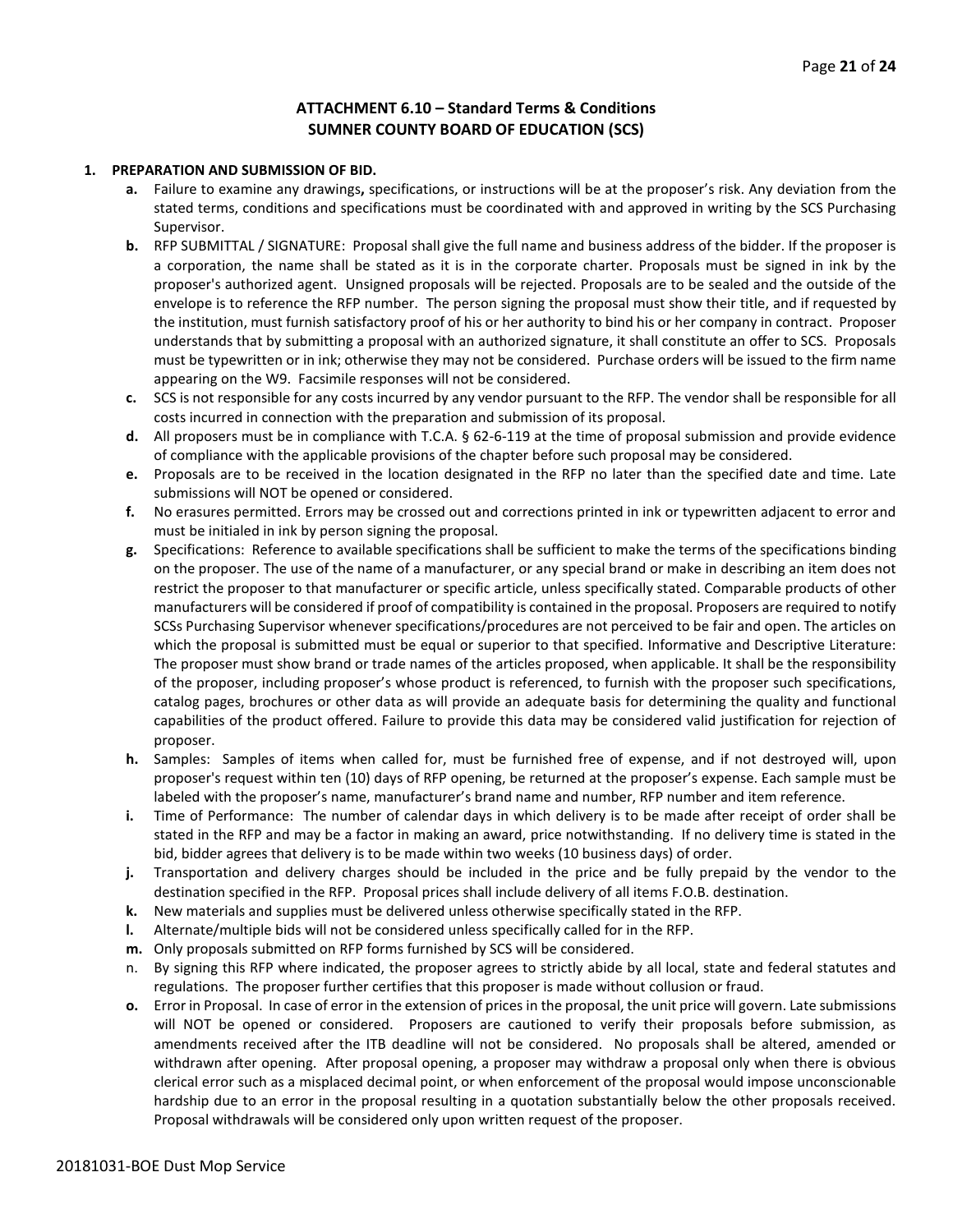- **2. OPEN RECORDS.** In order to comply with the provisions of the Tennessee Open Records Act, all proposals will be publicly opened and are subject to public inspection after the award upon written request. Proposers may be present at ITB opening. Summary information will be posted the SCS website, www.sumnerschools.org under the Invitation to Bid link.
- **3. ACCEPTANCE AND AWARD.** SCS reserves the right to reject any and all proposals and to waive any informality in proposals and, unless otherwise specified by the proposer to accept any item in the proposal. Action to reject all proposals shall be taken for unreasonably high prices, errors in the proposal documents, cessation of need, unavailability of funds, or any other reason approved by SCS.
	- a. Contracts and purchases will be made with the lowest, responsive, responsible, qualified proposer. The quality of the articles to be supplied, their conformity with the specifications, their suitability to the requirements of the Institution, cash discount offered, and the delivery terms will be taken into consideration.
	- b. Any deviation from these stated terms, specifications and conditions must be coordinated with and approved in writing by the Purchasing Supervisor.
	- c. Prices quoted on the response (if any) are to be considered firm and binding until the said equipment, supplies or services are in the possession of SCS.
	- d. SCS reserves the right to order more or less than the quantity listed in the proposal.
	- e. If a proposer fails to state a time within which a proposal must be accepted, it is understood and agreed that SCS shall have ninety (90) days to accept.
	- f. No purchase or contract is authorized or valid until the issuance of a SCS purchase order in accordance with SCS policy. No SCS employee is authorized to purchase equipment, supplies or services prior to the issuance of such a purchase order.
	- g. The contract may not be assigned without written SCS consent.
	- h. If the appropriate space is marked on the ITB, other Institutions (such as State, Local and/or Public Agencies) may purchase off the contract during the same period as SCS.
	- i. The awarded proposer will be required to post a performance and payment bond in the amount of 25% of the contract price if it exceeds \$100,000 as stated by T.C.A. §12-4-201.
	- j. If the project cost is in excess of \$25,000 a performance bond must be secured by the requesting part in an amount equal to the market improvement value.
- **4. PAYMENT**. Payment terms must be specified in the proposal, including any discounts for early payment. Partial payments will not be approved unless justification for such payment can be shown. Terms will be NET 30 days. Payment will not be made until the conditions and specifications of the RFP are inspected and approved as conforming by persons appointed by SCS.
- **5. DEFAULT OF SELECTED VENDOR.** In case of vendor default, SCS may procure the articles or services from other sources and hold the defaulting vendor responsible for any resulting cost. If the awarded vendor violates any terms of their response, the contract, SCS policy or any law, they may be disqualified from proposing for a period of two years for minor violations or longer for major violations. Proposals from disqualified proposers will not be accepted during the period of disqualification.
- **6. INSPECTION OF PURCHASES.** Articles received which are not equivalent will not be accepted and will be picked up by the vendor or returned to vendor, shipping charges collect. SCS shall have a reasonable period in which to inspect and accept or reject materials without liability. If necessity requires SCS to use nonconforming materials, an appropriate reduction in payment may be made.
- **7. TAXES.** SCS is tax exempt; do not include taxes in quotation. Vendors making improvements or additions to or performing repair work on real property for SCS are liable for any applicable sales or use tax on tangible personal property used in connection with the contract or furnished to vendors by the state for use under the contract.
- **8. NONDISCRIMINATION.** SCS is an equal opportunity employer. SCS and bidder agree to comply with Titles VI and VII of the Civil Rights Act of 1964, Title IX of the Education Amendments of 1972, Section 504 of the Rehabilitation Act of 1973, Executive Order 11,246, the Americans with Disabilities Act of 1990 and the related regulations to each. Each party assures that it will not discriminate against any individual including, but not limited to employees or applicants for employment and/or students, because of race, religion, creed, color, sex, age, disability, veteran status or national origin. In the event that any claims should arise with regards to violations of any such local, state or federal law, statues, rule or regulations, the vendor will indemnify and hold SCS harmless for any damages, including court costs or attorney fees, which might be incurred.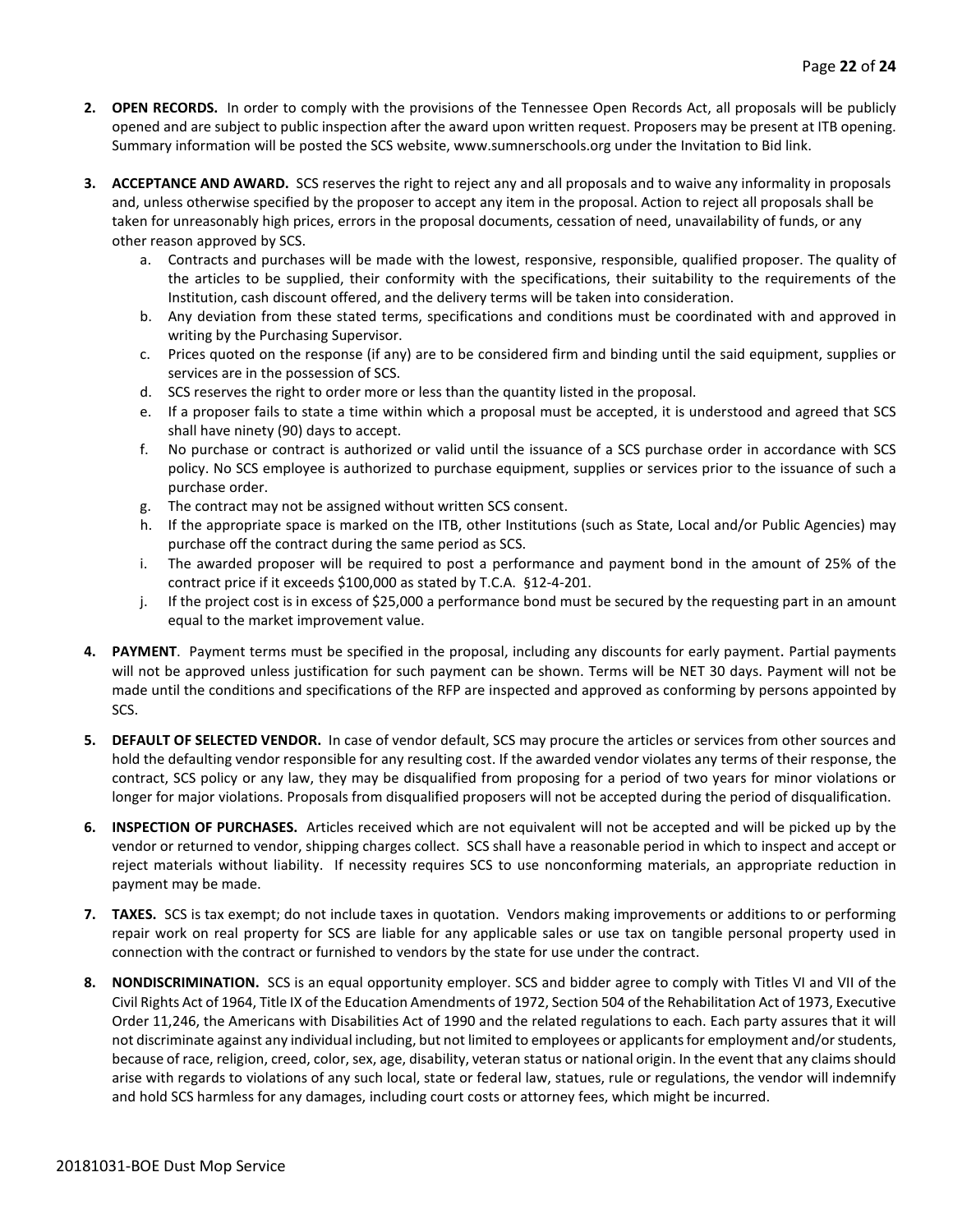- **9. PROHIBITIONS/NO VENDOR CONTRACT FORM.** Acceptance of gifts from vendors is prohibited. T.C.A. §12-4-106. The contract documents for purchase under this RFP shall consist of the successful proposer's bid and SCSs purchase order. **The proposer may request exceptions to terms and conditions and/or request SCS to accept other terms and conditions by means of subsequent documents such as invoices, warranty agreements, license agreements, etc. All subsequent document shall be open to revision for impermissible language. SCS reserves the right to render the proposal unresponsive and subject the proposal to rejection if successful terms cannot be negotiated.**
- **10. PROHIBITION ON HIRING ILLEGAL IMMIGRANTS.** Tennessee Public Chapter No. 878 of 2006, T.C.A. §12-3-309, requires that Contractor attest in writing that Contractor will not knowingly utilize the services of illegal immigrants in the performance of this Contract and will not knowingly utilize the services of any subcontractor, if permitted under this Contract, who will utilize the services of illegal immigrants in the performance of this Contract. The attestation shall be made on the form, Attestation re Personnel Used in Contract Performance ("the Attestation"), which is attached and hereby incorporated by this reference.
- **11. SALES AND USE TAX.** Before the Purchase Order/Contract resulting from this RFP/RFQ is signed, the apparent successful proposer must be registered with the Department of Revenue for the collection of Tennessee sales and use tax as required by T.C.A. §12-3-306.
- **12. ASSIGNMENT.** Neither the vendor nor SCS may assign this agreement without prior written consent of the other party.
- **13. LIABILITIES.** The vendor shall indemnify SCS against liability for any suits, actions or claims of any character arising from or relating to the performance under this agreement by the vendor or its subcontractors. SCS has no obligation for the payment of any judgement or the settlement of any claim made against the vendor or its subcontractors as a result of obligations under this contract.
- **14. APPLICABLE LAW.** Any contract shall be interpreted under the laws and statutes of the State of Tennessee. SCS does not enter into contracts which provide for mediation or arbitration. Any action arising from any contract made from this RFP shall be brought in the state courts in Sumner County, TN or in the United States Federal District Court for the Middle District of Tennessee.

Additionally, it is a violation of state statutes to purchase materials, supplies, services or any other item from a vendor that is a commissioner, official, employee or board member that has any financial or beneficial interest in such transaction, T.C.A. §12-4-101.

- **15. FUNDS**. The Proposer understands and accepts the non-appropriation of funds provision of SCS.
- **16. DATA PRIVACY AND SECURITY**. Personal Information (PI) includes but is not limited to that information protected by HIPAA, the HITECH Act, FERPA, or Gramm-Leach-Bliley) or such information which would allow a third party to gain access to the personal, medical or financial records of any of any party. Vendor represents and warrants that its collection, access, use, storage, disposal and disclosure of PI complies with all applicable federal and state privacy and data protection laws. Vendor represents and warrants that Vendor will maintain compliance with the SSAE 16 standard, and shall undertake any audits and risk assessments Vendor deems necessary to maintain compliance with SSAE16. If PI provided by SCS to Vendor is subject to FERPA. Vendor agrees that in its handling of FERPA data it will perform as a school official as that term is defined by FERPA regulations. Vendor acknowledges that its improper disclosure or re-disclosure of PI covered by FERPA may, under certain circumstances, result in Vendor's exclusion from eligibility to contract with SCS for at least five (5) years. Vendor shall provide SCS with the name and contact information for an employee of Vendor who shall serve as SCS's primary security contact and shall be available to assist Customer twenty-four (24) hours per day, seven (7) days per week as a contact in resolving obligations associated with any security incident in which it is reasonably suspected that there has been a breach of information security. Vendor shall immediately mitigate or resolve any Security Incident, at Vendor's expense and in accordance with applicable privacy rights, laws, regulations and standards. Vendor shall reimburse SCS for actual costs incurred by SCS in responding to, and mitigating damages caused by, any Security Incident, including all costs of notice and/or remediation incurred under applicable law as a result of the Security Incident.
- **17. IRAN DIVESTMENT ACT.** By submission of this proposal, each proposer and each person signing on behalf of any proposer certified, and in the case of a joint proposal, each party thereto certifies as to its own organization, under penalty of perjury, that to the best of its knowledge and belief that each proposer is not on the list created pursuant to T.C.A. §12-12- 106.